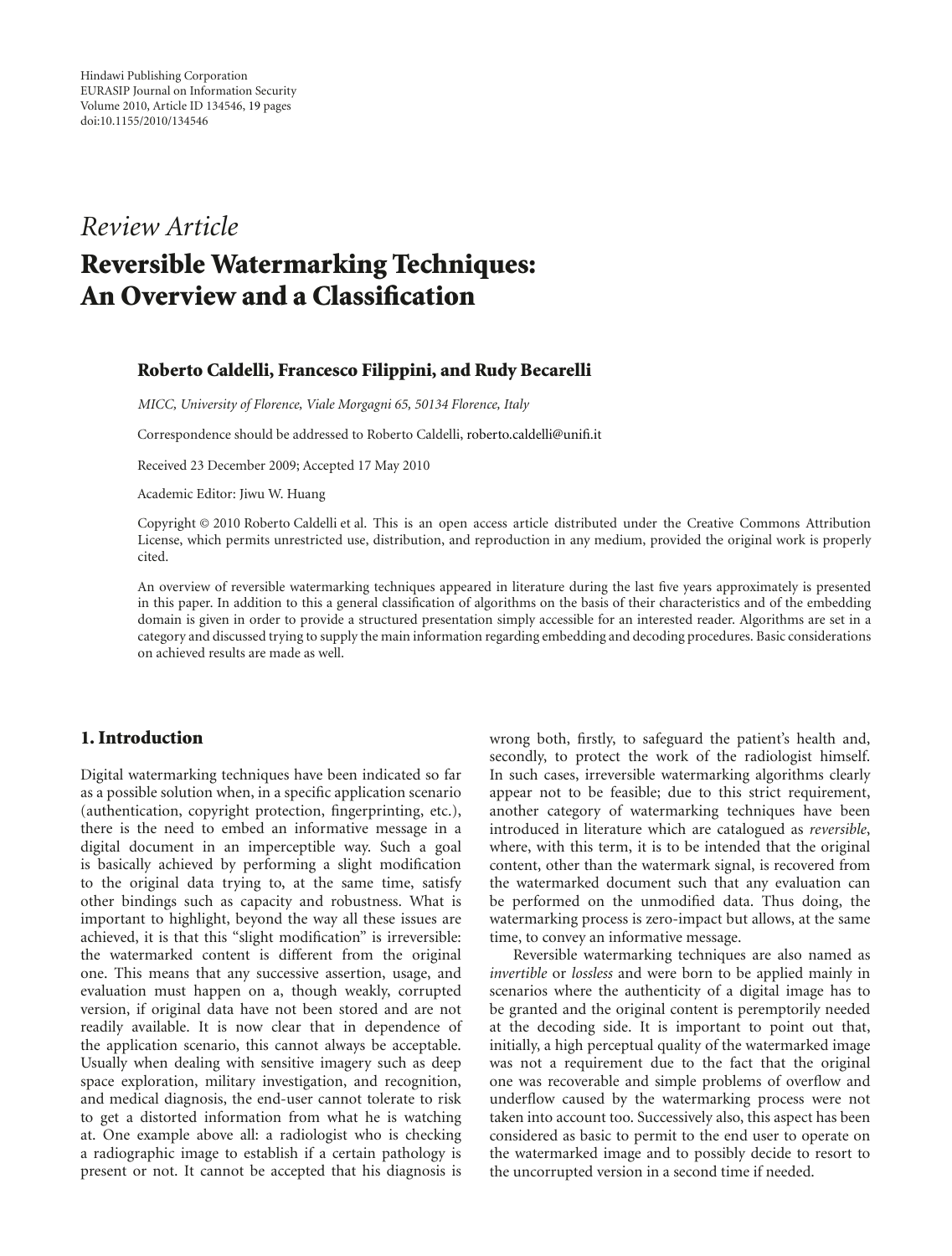

FIGURE 1: Categorization of reversible watermarking techniques.

Reversible algorithms can be subdivided into two main categories, as evidenced in Figure 1: *fragile* and *semifragile*. Most of the developed techniques belong to the family of *fragile* that means that the inserted watermark disappears when a modification has occurred to the watermarked image, thus revealing that data integrity has been compromised. An inferior number, in percentage, are grouped in the second category of *semi-fragile* where with this term it is intended that the watermark is able to survive to a possible unintentional process the image may undergo, for instance, a slight JPEG compression.

Such feature could be interesting in applications where a certain degree of lossy compression has to be tolerated; that is, the image has to be declared as authentic even if slightly compressed. Within this last category can also be included a restricted set of techniques that can be defined as *robust* which are able to cope with intentional attacks such as filtering, partial cropping, JPEG compression with relatively low quality factors, and so on.

The rationale behind this paper is to provide an overview, as complete as possible, and a classification of reversible watermarking techniques, while trying to focus on their main features in a manner to provide to the readers basic information to understand if a certain algorithm matches with what they were looking for. In particular, our attention has been dedicated to papers appeared approximately from years 2004-2005 till 2008-2009; in fact, due to the huge amount of works in this field, we have decided to restrict our watch to the last important techniques. Anyway we could not forget some "old" techniques that are considered as reference throughout the paper, such as [1–3], though they are not discussed in detail. The paper tries to categorize these techniques according to the classification pictured in Figure 1 and by adding an interesting distinction regarding the embedding domain they work on: spatial domain (pixel) or transformed domain (DFT, DWT, etc.).

The paper is structured as follows: in Section 2, fragile algorithms are introduced and subdivided into two subclasses on the basis of the adopted domain; in Section 3, techniques which provide features of semi-fragileness and/or robustness are presented and classified again according to the watermarking domain. Section 4 concludes the paper.

## **2. Fragile Algorithms**

Fragile algorithms cover the majority of the published works in the field of reversible. With the term fragile a watermarking technique which embeds a code in an image that is not readable anymore if the content is altered. Consequently the original data are not recoverable too.

*2.1. Spatial Domain.* This subsection is dedicated to present some of the main works implementing fragile reversible watermarking by operating in the spatial domain.

One of the most important works in such a field has been presented by Tian [4, 5]. It presents a high-capacity, high visual quality, and reversible data embedding method for grayscale digital images. This method calculates the difference of neighboring pixel values and then selects some of such differences to perform a difference expansion (DE). In such different values, a payload *B* made by the following parts will be embedded:

- (i) a JBIG compressed location map,
- (ii) the original LSB values, and
- (iii) the net authentication payload which contains an image hash.

To embed the payload, the procedure starts to define two amounts, the average *l* and the difference *h* (see (1)).

Given a pair of pixel values  $(x, y)$  in a grayscale image, *with x*, *y* ∈ *Z*, 0 ≤ *x*, *y* ≤ 255,

$$
l = \left\lfloor \frac{x+y}{2} \right\rfloor \qquad h = x - y,\tag{1}
$$

and given *l* and *h*, the inverse transform can be respectively computed according to(2)

$$
x = l + \left\lfloor \frac{h+1}{2} \right\rfloor; \qquad y = l - \left\lfloor \frac{h}{2} \right\rfloor. \tag{2}
$$

The method defines different kinds of pixel couples according to the characteristics of the corresponding *h* and behaves slightly different for each of them during embedding. Two are the main categories: *changeable* and *expandable* differences, let us see below for their definitions, respectively.

*Definition 1.* For a grayscale-valued pair (*x*, *y*) a difference number *h* is changeable if

$$
\left|2 \times \left\lfloor \frac{h}{2} \right\rfloor + b\right| \le \min(2(255 - l), 2l + 1). \tag{3}
$$

*Definition 2.* For a grayscale-valued pair  $(x, y)$  a difference number *h* is expandable if

$$
|2 \times h + b| \le \min(2(255 - l), 2l + 1). \tag{4}
$$

This is imposed to prevent overflow/underflow problems for the watermarked pixels  $(x', y')$ .

To embed a bit  $b = (0, 1)$  of the payload, it is necessary to modify the amount  $h$  obtaining  $h'$  which is called DE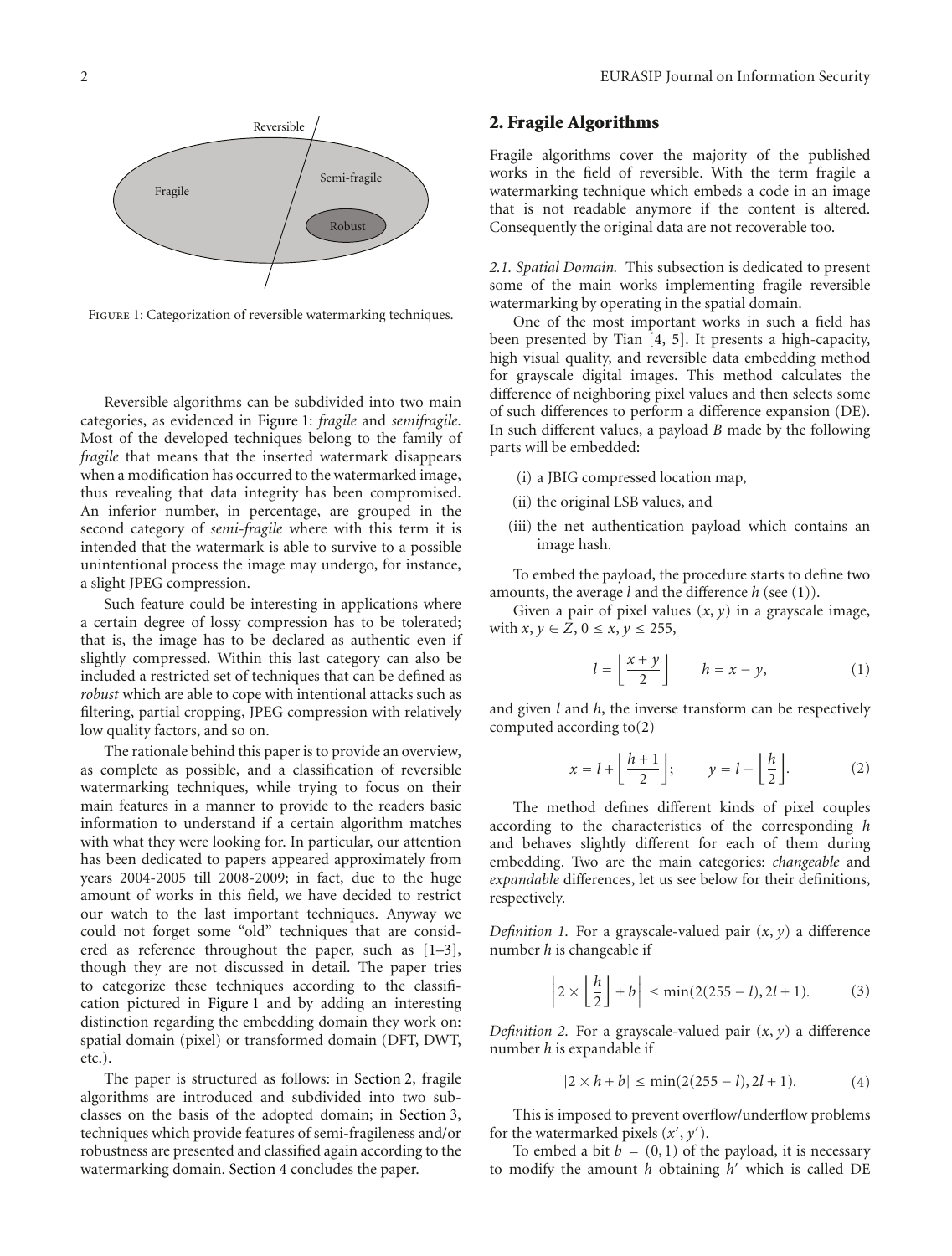Table 1: Payload size versus PSNR of Lena image.

| Payload Size (bits) | 39566  | 63676  | 84066  | 101089 | 120619 | 141493 | 175984 | 222042 | 260018 | 377869 | 516794 |
|---------------------|--------|--------|--------|--------|--------|--------|--------|--------|--------|--------|--------|
| Bit Rate (bpp)      | 0.1509 | 0.2429 | 0.3207 | 0.3856 | 0.4601 | 0.5398 | 0.6713 | 0.8470 | 0.9919 | 1.4415 | 1.9714 |
| $PSNR$ (dB)         | 44.20  | 42.86  | 41.55  | 40.06  | 37.66  | 36.15  | 34.80  | 32.54  | 29.43  | 23.99  | 16.47  |

(Difference Expansion) according to (5) for expandable differences

$$
h' = 2 \times h + b, \quad b = \text{LSB}(h'), \tag{5}
$$

and (6) for changeable ones

$$
h' = 2 \times \left\lfloor \frac{h}{2} \right\rfloor + b, \quad b = \text{LSB}(h'), \tag{6}
$$

by replacing *h* with *h'* within (2), the watermarked pixel values  $x'$  and  $y'$  are got. The basic feature which distinguishes expandable differences from changeable ones is that the first ones can carry a bit without asking for saving the original LSB. That yields to a reduced total payload *B*. A location map takes into account of the diverse disjoint categories of differences.

To extract the embedded data and recover the original values, the decoder uses the same pattern adopted during embedding and applies (1) to each pair. Then two sets of differences are created: *C* for changeable *h* and *NC* for not changeable *h*. By taking all LSBs of differences belonging to *C* set, a bit stream *B* is created. Firstly, the location map is recovered and used together with *B* to restore the original *h* values; secondly, by using (2) the original image is obtained, lastly, the embedded payload (the remaining part of *B*) is used for authentication check by resorting to the embedded hash.

Tian applies the algorithm to "Lena" ( $512 \times 512$ ), 8 bpp grayscale image. The experimental results are shown in Table 1, where the embedded payload size, the corresponding bitrate, and PSNRs of the watermarked image are listed.

As DE increases, the watermark has the effect similar to mild sharpening in the mid tone regions. Applying the DE method on "Lena," the experimental results show that the capacity versus distortion is better in comparison with the G-LSB method proposed in [2], and the RS method proposed in [1].

The previous method has been taken and extended by Alattar in [6]. Instead of using difference expansion applied to pairs of pixels to embed one bit, in this case difference expansion is computed on spatial and cross-spectral triplets of pixels in order to increase hiding capacity; the algorithm embeds two bits in each triplet. With the term *triplet* a  $1 \times 3$  vector containing the pixel values of a colored image is intended; in particular, there are two kinds of triplets.

- (i) *Spatial Triplet:* three pixel values of the image chosen from the same color component within the image according to a predetermined order.
- (ii) *Cross-spectral Triplet:* three pixel values of the image chosen from different color components (RGB).

The forward transform for the triplet  $t = (u_0, u_1, u_2)$  is defined as

$$
\begin{aligned} v_0 &= \left[ \frac{u_0 + w u_1 + u_2}{N} \right], \\ v_1 &= u_2 - u_1, \\ v_2 &= u_0 - u_1, \end{aligned} \tag{7}
$$

where *N* and *w* are constant. For spatial triplets,  $N = 3$  and  $w = 1$ , while in cross-spectral triplets,  $N = 4$  and  $w = 2$ . On the other side, the inverse transform, *<sup>f</sup>* <sup>−</sup>1(·), for the transformed triplets  $t' = (v_0, v_1, v_2)$  is defined as

$$
u_1 = v_0 - \left[ \frac{v_1 + v_2}{N} \right],
$$
  
\n
$$
u_0 = v_2 + u_1,
$$
  
\n
$$
u_2 = v_1 + u_1.
$$
\n(8)

The value  $v_1$  and  $v_2$  are considered for watermarking according to (9)

$$
\begin{aligned} v_1' &= 2 \times v_1 + b_1, \\ v_2' &= 2 \times v_2 + b_2, \end{aligned} \tag{9}
$$

for all the expandable triplets, where expandable means that  $(v'_1 + v'_2)$  satisfies a limitation similarly to what has been proposed in the previous paper to avoid overflow/underflow. In case of only changeable triplets,  $v'_1 = 2 \times \left[ \frac{v_1}{2} \right] + b_1 \left( \frac{v'_2}{2} \right)$ changes correspondingly), but the same bound for the sum of these two amounts has to be verified again.

According to the above definition, the algorithm classifies the triplets in the following groups.

- (1) *S*<sub>1</sub>: contains all expandable triplets whose  $v_1 \leq T_1$  and  $v_2 \leq T_2$  ( $T_1$ ,  $T_2$  predefined threshold).
- (2) *S*2: contains all changeable triplets that are not in *S*1.
- (3) *S*3: contains the not changeable triplets.
- (4)  $S_4 = S_1 \cup S_2$  contains all changeable triplets

In the embedding process, the triplets are transformed using (7) and then divided into  $S_1$ ,  $S_2$  and  $S_3$ .  $S_1$ , and  $S_2$  are transformed in  $S_1^w$  and  $S_2^w$  (watermarked) and the pixel values of the original image  $I(i, j, k)$  are replaced with the corresponding watermarked triplets in  $S_1^w$  and  $S_2^w$  to produce the watermarked image  $I^w(i, j, \text{and } k)$ . The algorithm uses a binary JBIG compressed location map *M*, to identify the location of the triplets in *S*1, *S*2, and *S*<sup>3</sup> which becomes part of the payload together with the LSB of changeable triplets. In the reading and restoring process, the system simply follows the inverse steps of the encoding phase. Alattar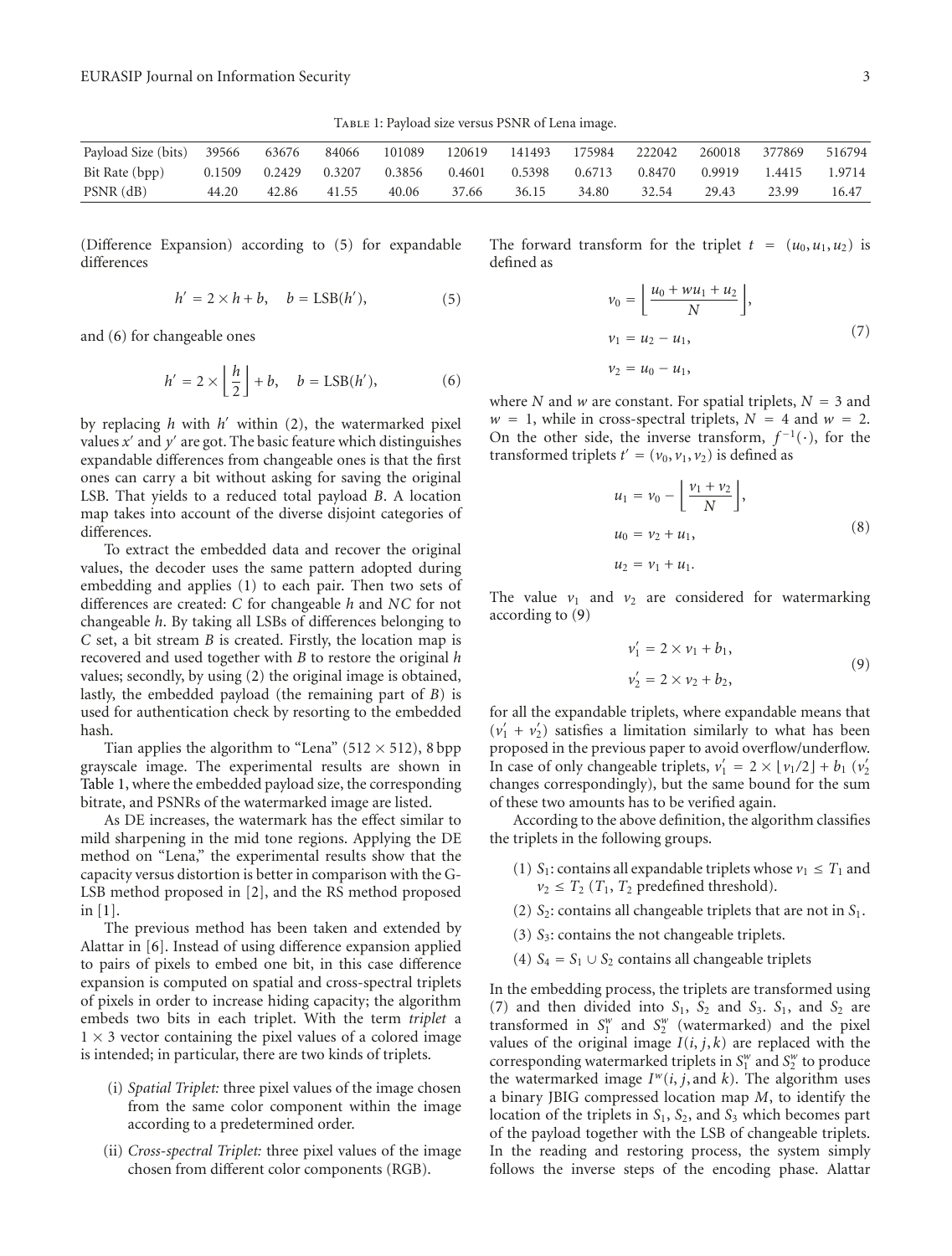| Lena           |             | Baboon         |             | Fruits         |             |
|----------------|-------------|----------------|-------------|----------------|-------------|
| Payload (bits) | $PSNR$ (dB) | Payload (bits) | $PSNR$ (dB) | Payload (bits) | $PSNR$ (dB) |
| 305,194        | 35.80       | 115,050        | 30.14       | 299,302        | 35.36       |
| 420,956        | 34.28       | 187,248        | 28.54       | 497,034        | 33.00       |
| 516,364        | 33.12       | 256,334        | 27.20       | 582,758        | 32.45       |
| 660,618        | 31.44       | 320,070        | 26.10       | 737,066        | 31.14       |
| 755,096        | 30.28       | 408,840        | 24.73       | 824,760        | 30.06       |
| 837,768        | 29.10       | 505,150        | 23.34       | 853,846        | 29.49       |
| 941,420        | 27.01       | 656,456        | 21.20       | 888,850        | 28.52       |

TABLE 2: Embedded payload size versus PSNR for colored images.

Table 3: Comparison results between Tian's and Alattar's algorithm.

|             | Gray-scale Lena |                | Gray-scale Barbara |                |                |  |
|-------------|-----------------|----------------|--------------------|----------------|----------------|--|
|             | Tian's Alg.     | Alattar's Alg. |                    | Tian's Alg.    | Alattar's Alg. |  |
| $PSNR$ (dB) | Payload (bits)  | Payload (bits) | $PSNR$ (dB)        | Payload (bits) | Payload (bits) |  |
| 29.4        | 260.018         | 298.872        | 23.6               | 247.629        | 279.756        |  |
| 32.5        | 222.042         | 236.318        | 31.2               | 159,000        | 202.120        |  |
| 34.8        | 175.984         | 189.468        | 32.8               | 138.621        | 187.288        |  |
| 36.2        | 141.493         | 131.588        | 34.1               | 120.997        | 167.986        |  |
| 37.7        | 120.619         | 107.416        | 37.4               | 81.219         | 108.608        |  |
| 40.1        | 101.089         | 49.588         | 40.2               | 60.577         | 45.500         |  |
| 41.6        | 84.066          | 19.108         | 42.8               | 39.941         | 19.384         |  |



Figure 2: Quads configuration in an image.

tested the algorithm with three 512 × 512 RGB images, *Lena*, *Baboon,* and *Fruits*. The algorithm is applied recursively to columns and rows of each color component. The watermark is generated by a random binary sequence and  $T_1 = T_2$  in all experiments. In Table 2, PSNRs of the watermarked images are shown. In general, the quality level is about 27 dB with a bitrate of 3.5 bits/colored pixel. In Table 3, it is reported also the performance comparison in terms of capacity between the Tian's algorithm and this one, by using grayscale images *Lena* and *Barbara*.

From the results of Table 3, the algorithm proposed outperforms the Tian's technique at lower PSNRs. At higher PSNRs instead, the Tian's method outperforms the proposed.

Alattar proposed in [7] an extension of such a technique, to hide triplets of bits in the difference expansion of quads of adjacent pixels. With the term *quads* a 1×4 vector containing the pixel values  $(2 \times 2$  adjacent pixel values) from different locations within the same color component of the image is intended (see Figure 2).

The difference expansion transform,  $f(\cdot)$ , for the quad  $q = (u_0, u_1, u_2, u_3)$  is defined as in (10)

$$
\nu_0 = \left[ \frac{a_0 u_0 + a_1 u_1 + a_2 u_2 + a_3 u_3}{a_0 + a_1 + a_2 + a_3} \right],
$$
  
\n
$$
\nu_1 = u_1 - u_0,
$$
  
\n
$$
\nu_2 = u_2 - u_1,
$$
  
\n
$$
\nu_3 = u_3 - u_2.
$$
  
\n(10)

The inverse difference expansion transform, *<sup>f</sup>* <sup>−</sup>1(·), for the transformed quad  $q' = (v_0, v_1, v_2, v_3)$  is correspondingly defined as in (11)

$$
u_0 = v_0 - \left[ \frac{(a_1 + a_2 + a_3)v_1 + (a_2 + a_3)v_2 + a_3v_3}{a_0 + a_1 + a_2 + a_3} \right],
$$
  
\n
$$
u_1 = v_1 + u_0,
$$
  
\n
$$
u_2 = v_2 + u_1,
$$
  
\n
$$
u_3 = v_3 + u_2.
$$
\n(11)

Similarly to the approach previously adopted, quads are categorized in expandable or changeable and differently treated during watermarking; then they are grouped as follows.

- (1) *S*<sub>1</sub>: contains all expandable quads whose  $v_1 \leq T_1$ ,  $v_2 \leq T_2$ ,  $v_3 \leq T_3$  with  $v_1, v_2, v_3$  transformed values and *T*1,*T*2, and *T*<sup>3</sup> predefined threshold.
- (2) *S*2: contains all changeable quads that are not in *S*1.
- (3) *S*3: contains the rest of quads (not changeable).
- (4) *S*<sub>4</sub>: contains all changeable quads  $(S_4 = S_1 \cup S_2)$ .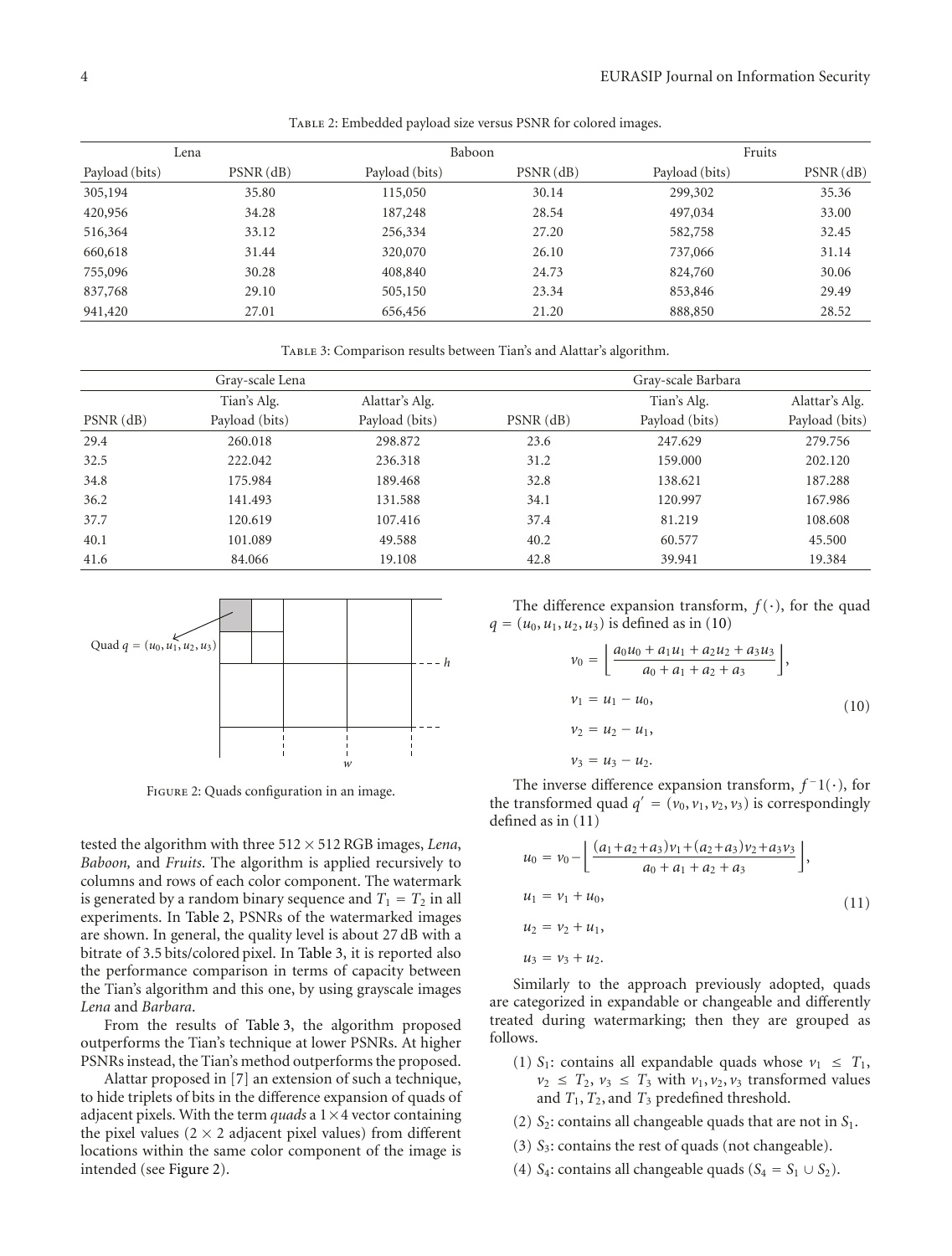In the embedding process the quads are transformed by using (10) and then divided into the sets  $S_1$ ,  $S_2$ , and  $S_3$ .  $S_1$  and  $S_2$  are modified in  $S_1^w$  and  $S_2^w$  (the watermarked versions) and the pixel values of the original image *I*(*i*, *j*, and *k*) are replaced with the corresponding watermarked quads in  $S_1^w$  and  $S_2^w$ to produce the watermarked image  $I^w(i, j, k)$ . Watermark extraction and restoring process proceeds inversely as usual.

In the presented experimental results, the algorithm is applied to each color component of three  $512 \times 512$  RGB images, *Baboon*, *Lena*, and *Fruits* setting  $T_1 = T_2 = T_3$ in all experiments. The embedding capacity depends on the nature of the image itself. In this case, the images with a lot of low frequencies contents and high correlation, like *Lena* and *Fruits*, produce more expandable triplets with lower distortion than high frequency images such as *Baboon*. In particular with *Fruits*, the algorithm is able to embed 867 kbits with a PSNR 33*.*59 dB, but with only 321 kbits image quality increases at 43*.*58 dB. It is interesting to verify that with *Baboon* the algorithm is able to embed 802 kbits or 148 kbits achieving a PSNR of 24*.*73 dB and of 36*.*6 dB, respectively.

The proposed method is compared with Tian's algorithm, using grayscale images, *Lena* and *Barbara*. At PSNR higher than 35 dB, quad-based technique outperforms Tian, while at lower PSNR Tian outperforms (marginally) the proposed techniques. The quad-based algorithm is also compared with [2] method using grayscale images like Lena and Barbara. Also, in this case the proposed method outperforms Celik [2] at almost all PSNRs. The proposed algorithm is also compared with the previous work of Alattar described in [6]. The results reveal that the achievable payload size for the quad-based algorithm is about 300,000 bits higher than for the spatial triplets-based algorithm at the same PSNR; furthermore, the PSNR is about 5 dB higher for the quadbased algorithm than for the spatial triplet-based algorithm at the same payload size.

Finally, in [8], Alattar has proposed a further generalization of his algorithm, by using difference expansion of vectors composed by adjacent pixels. This new method increases the hiding capacity and the computation efficiency and allows to embed into the image several bits, in every vector, in a single pass. A *vector* is defined as  $u =$  $(u_0, u_1, \ldots, u_{N-1})$ , where *N* is the number of pixel values chosen from *N* different locations within the same color component, taken, according to a secret key, from a pixel set of  $a \times b$  size.

In this case, the forward difference expansion transform, *f* ( $\cdot$ ), for the vector *u* = ( $u_0, u_1, \ldots, u_{N-1}$ ) is defined as

$$
\nu_0 = \left[ \frac{\sum_{i=0}^{N-1} a_i u_i}{\sum_{i=0}^{N-1} a_i} \right],
$$
  
\n
$$
\nu_1 = u_1 - u_0,
$$
  
\n
$$
\vdots
$$
  
\n(12)

$$
v_{N-1}=u_{N-1}-u_0,
$$

where  $a_i$  is a constant integer,  $1 \le a \le h$ ,  $1 \le b \le w$  and  $a + b \neq 2$ , (*w* and *h* are the image width and height, resp.)

The inverse difference expansion transform,  $f^{-1}(\cdot)$ , for the transformed vector  $v = (v_0, v_1, \ldots, v_{N-1})$ , is defined as

$$
u_0 = v_0 - \left[ \frac{\sum_{i=1}^{N-1} a_i v_i}{\sum_{i=0}^{N-1} a_i} \right],
$$
  
\n
$$
u_1 = v_1 + u_0,
$$
  
\n
$$
\vdots
$$
  
\n
$$
u_{N-1} = v_{N-1} + u_0.
$$
  
\n(13)

Similarly to what was done before, the vector  $u =$  $(u_0, u_1, \ldots, u_{N-1})$  can be defined *expandable* if, for all  $(b_1, b_2, \ldots, b_{N-1})$  ∈ 0, 1,  $\nu = f(u)$  can be modified to produce  $\widetilde{\nu} = (\nu_0, \widetilde{\nu}_1, \dots, \widetilde{\nu}_{N-1})$  without causing overflow and underflow problems in  $\widetilde{u} = f^{-1}(\widetilde{v})$ 

$$
\nu_0 = \left[ \frac{\sum_{i=0}^{N-1} a_i u_i}{\sum_{i=0}^{N-1} a_i} \right],
$$
  
\n
$$
\widetilde{\nu}_1 = 2 \times \nu_1 + b_1,
$$
  
\n
$$
\vdots
$$
  
\n
$$
\widetilde{\nu}_{N-1} = 2 \times \nu_{N-1} + b_{N-1}.
$$
\n(14)

To prevent overflow and underflow, the following conditions have to be respected.

$$
0 \le \widetilde{u}_0 \le 255,
$$
  
\n
$$
0 \le \widetilde{v}_1 + \widetilde{u}_0 \le 255,
$$
  
\n
$$
\vdots
$$
  
\n
$$
0 \le \widetilde{v}_{N-1}\widetilde{u}_0 \le 255.
$$
  
\n(15)

On the contrary, the vector  $u = (u_0, u_1, \ldots, u_{N-1})$  can be defined *changeable* if, (14) holds when the expression  $v_i$  is substituted by  $|v_i/2|$ .

Given  $U = u_r$ ,  $r = 1 \cdots R$  that represents any of the set of vectors in the RGB color components, such vectors can be classified in the following groups

(1) *S*1: contains all expandable vectors whose

$$
\nu_1 \le T_1
$$
  
\n
$$
\nu_2 \le T_2
$$
  
\n
$$
\vdots
$$
  
\n
$$
\nu_{N-1} \le T_{N-1},
$$
  
\n(16)

with:  $v_1 \cdots v_{N-1}$  transformed values;  $T_1 \cdots T_{N-1}$ predefined threshold.

(2) *S*2: contains all changeable vectors that are not in *S*1.

- (3) *S*3: contains the rest of the vectors (not changeable).
- (4)  $S_4 = S_1 \cup S_2$  contains all changeable vectors.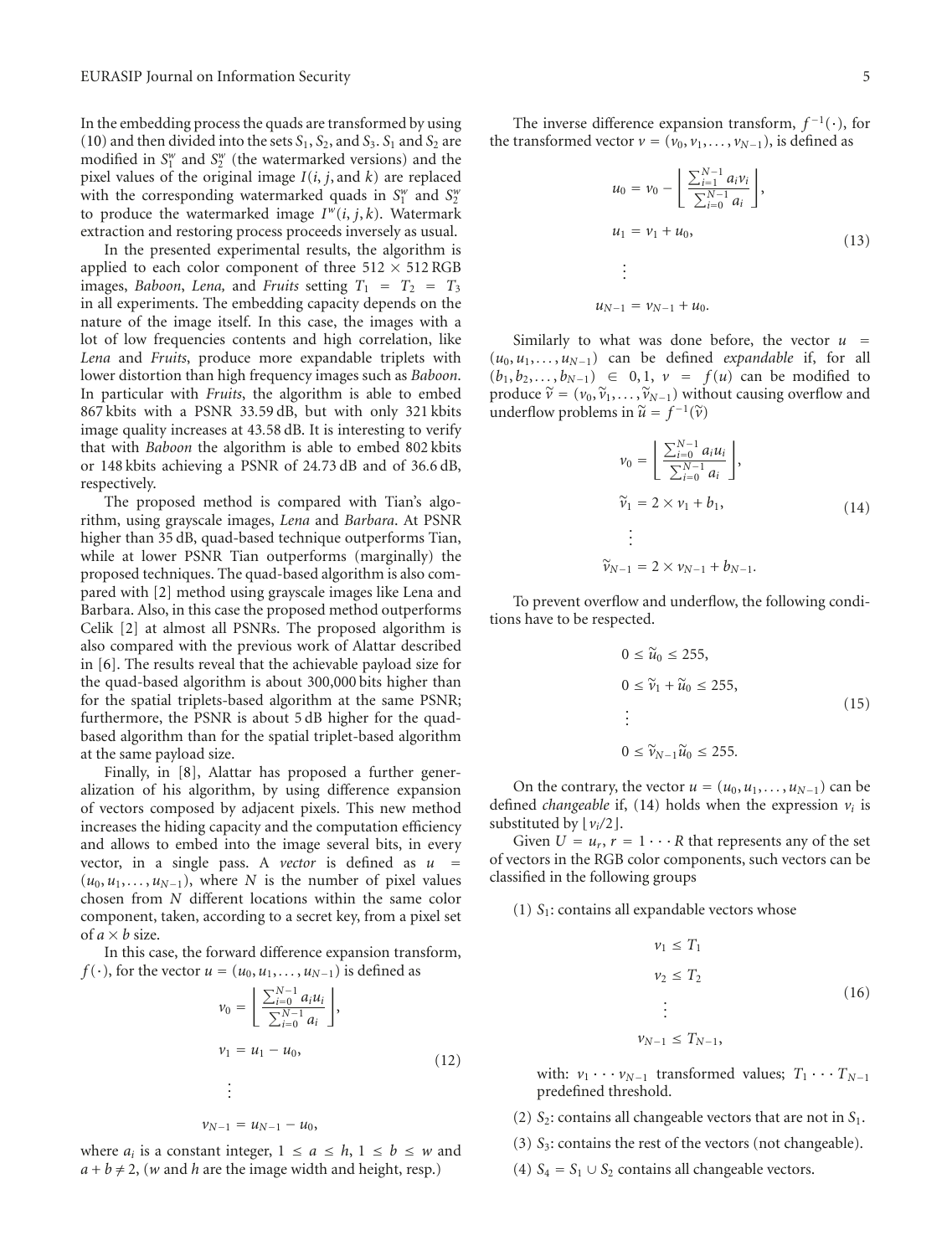

FIGURE 3: Vector configuration in an image.

In the embedding process the vectors are forward transformed and then divided into the groups *S*1, *S*2, and *S*3.  $S_1$ , and  $S_2$  are modified in  $S_1^w$  and  $S_2^w$  (watermarked) and the pixel values of the original image *I*(*i*, *j*, and *k*) are replaced with the corresponding watermarked vectors in  $S_1^w$  and  $S_2^w$ to produce the watermarked image  $I^w(i, j, \text{and } k)$ . Reading and restoring phase simply inverts the process. The algorithm uses a location map *M* to identify *S*1, *S*2, and *S*3.

The maximum capacity of this algorithm is 1 bit/pixel but it can be applied recursively to increase the hiding capacity. The algorithm is tested with spatial triplets, spatial quads, cross-color triplets, and quads. The images used are *Lena*, *Baboon,* and *Fruits* (512 × 512 RGB images). In all experiments;  $T_1 = T_2 = T_3$ . In the case of spatial triplets, the payload size against PSNR of the watermarked images is depicted in Figure 4(a). The performance of the algorithm is lower with *Baboon* than with *Lena* or *Fruits*. With *Fruits*, the algorithm is able to embed 858 kb (3.27 bits/pixel) with an image quality (PSNR) of 28.52 dB or only 288 kb (1.10 bits/pixel) with reasonably high image quality of 37.94 dB. On the contrary, with *Baboon*, the algorithm is able to embed 656 kb (2.5 bits/pixel) at 21.2 dB and 115 kb (0.44 bits/pixel) at 30.14 dB. In the case of spatial quads, the payload size against PSNR is plotted in Figure 4(b). In this case, the algorithm performs slightly better with *Fruits*. In this case with *Fruits*, the algorithm is able to embed 508 kb (1.94 bits/pixel) with image quality of 33.59 dB or alternatively 193 kb (0.74 bits/pixel) with high image quality of 43.58 dB. Again with *Baboon,* a payload of 482 kb (1.84 bits/pixel) at 24.73 dB and of only 87 kb (0.33 bits/pixel) at 36.6 dB are achieved. In general, the quality of the watermarked images, using spatial quads, is better than the quality obtained with spatial triplets algorithm (the sharpening effects is less noticeable). The payload size versus PSNR for cross-color triplets and crosscolor quads are shown in Figures  $4(c)$  and  $4(d)$ , respectively. For a given PSNR, the spatial vector technique is better than the cross-color vector method. The comparison between these results demonstrates that the cross-color algorithms (triplets and quads) have almost the same performance with all images (except *Lena* at PSNR greater than 30 dB). From the results above and from the comparison with Celik and Tian, the spatial quad-based technique, that provides high

capacity and low distortion, would be the best solution for most applications.

Weng et al. [9] proposed high-capacity reversible data hiding scheme, to solve the problem of consuming almost all the available capacity in the embedding process noticed in various watermarking techniques. Each pixel *Si* is predicted by its right neighboring pixel  $(\widetilde{S}_i)$  and its prediction-error  $P_{e,i} = S_i - \widetilde{S}_i$  is determined (see Figure 5).

 $P_{e,i}$  is then companded to  $P_{Q,i}$  by applying the quantized compression function  $C_Q$  according to the following.

$$
P_Q = C_Q(P_e) = \begin{cases} P_e & |P_e| < T_h \\ \text{sign}(P_e) \times \left( \left\lfloor \frac{|P_e| - T_h}{2} + T_h \right\rfloor \right) & |P_e| \ge T_h, \end{cases}
$$
(17)

where  $T_h$  is a predefined threshold; the inverse expanding function is described in the following.

$$
E_{Q}(P_{Q}) = \begin{cases} P_{Q} & |P_{Q}| < T_{h} \\ sign(P_{Q}) \times (2|P_{Q}| - T_{h}) & |P_{Q}| \ge T_{h}. \end{cases}
$$
(18)

The so-called companding error is  $r = |P_e| - |E_Q(P_Q)|$ which is 0 if  $|P_e| < T_h$ .

Embedding is performed according to (19)  $(S_i^w)$  is the watermarked pixel and *w* is the watermark), on the basis of a classification into two categories:  $C_1$  if  $S_i^w$  does not cause any over/underflow,  $C_2$  otherwise.

$$
S_i^w = \widetilde{S}_i + 2P_Q + w. \tag{19}
$$

Pixel belonging to  $C_1$  which will be considered for watermarking, are further divided into two subsets *C<Th* and  $C_{\geq T_h}$  in dependence if  $P_{e,i} < T_h$  or not respectively. The information to be embedded are: a lossless compressed location map, containing 1 for all pixels in  $C_1$  and 0 for all pixels in *C*2, whose length is *Ls*, the bitstream *R* containing the companding error *r* for each pixel in  $C_{\geq T_h}$ and the watermark *w*. The maximum payload is given by the cardinality of  $C_1$  reduced by number of  $C_{\geq T_h}$  and by the length of *Ls*. The extraction process follows reversely the same steps applied in embedding. All LSBs are collected and then the string of the location map which was identified by an EOS is recovered and decompressed, after that the classification is obtained again. Restoring is firstly performed through prediction by using the following.

$$
P_{Q,i} = \left[ \frac{S_i^w - \widetilde{S}_i}{2} \right],
$$
  

$$
w = \text{Mod}\left( \left( S_i^w - \widetilde{S}_i \right), 2 \right),
$$
 (20)

where  $\widetilde{S}_i$ , the predicted value, is equal to  $S_{i+1}$  in this case. On the basis of the presented experimental results, the algorithm globally outperforms the Tian's method [4] and the Thodi's one [3] from the capacity-vs-distortion point of view: for instance it achieves 0*.*4 bpp and grants 41 dB of PSNR. In particular, performances seem to be better when textured images, such as Baboon, are taken into account.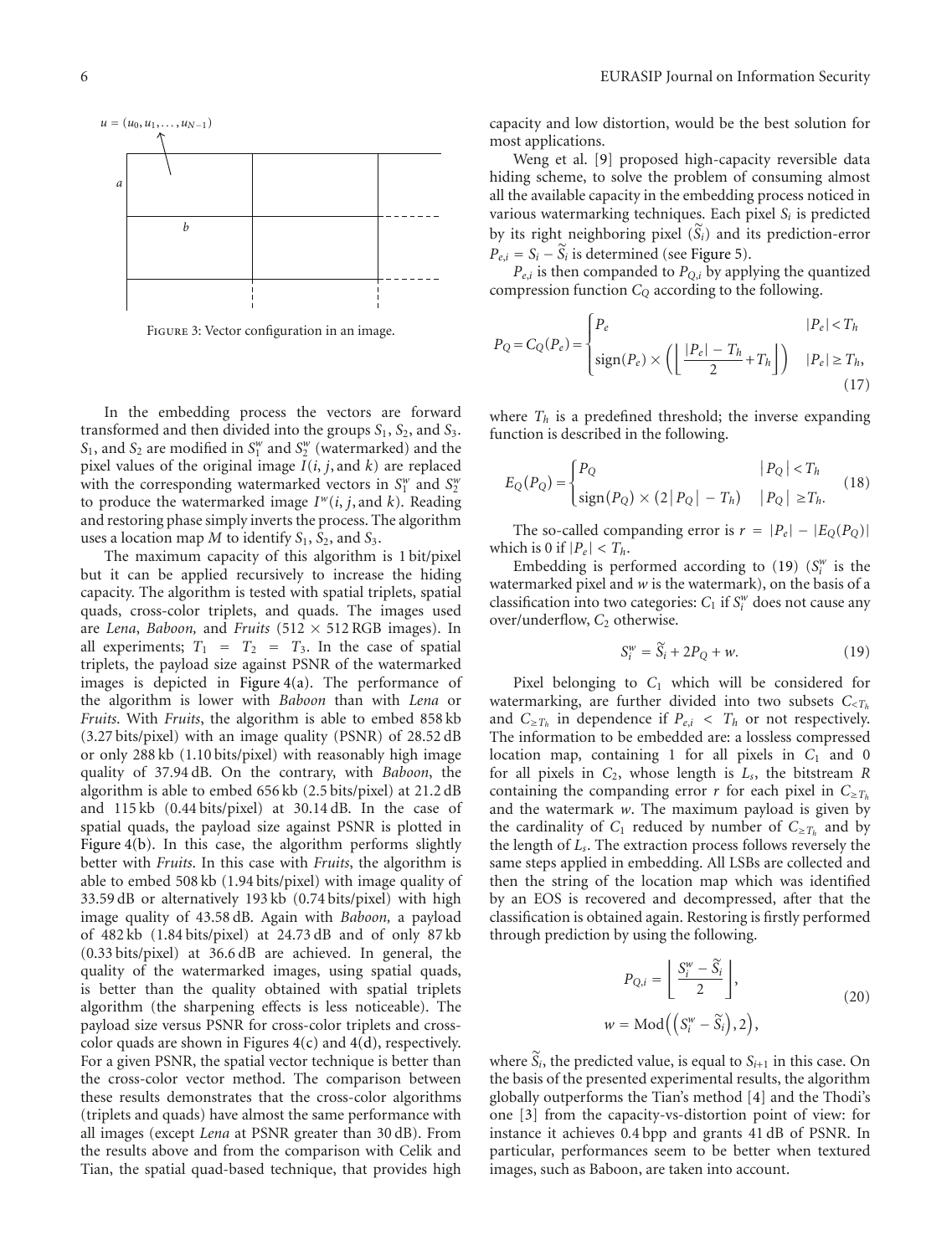

Figure 4: (a) Spatial Triplets, (b) Spatial Quads, (c) Cross-col Triplets and (d) Cross-col Quads.



Figure 5: Embedding process.

In Coltuc [10], a high-capacity low-cost reversible watermarking scheme is presented. The increment in capacity is due to the fact that it is not used any particular location map to identify the transformed pairs of pixels (as usually happens). The proposed scheme, adopts a generalized integer transform for pairs of pixels. The watermark and the correction data, needed to recover the original image, are embedded into the transformed pixel by simple additions. This algorithm can provide for a single pass of watermarking, bitrates greater than 1 bpp.

Let us see how the integer transform is structured. Given a gray-level ( $L = 255$ ) image and let  $\mathbf{x} = (x_1, x_2)$  be a pair of pixels and  $n \geq 1$  be a fixed integer, the forward transform  $\mathbf{y} = T(\mathbf{x})$ , where  $\mathbf{y} = (y_1, y_2)$  is given in the following.

$$
y_1 = (n+1)x_1 - nx_2,
$$
  

$$
y_2 = -nx_1 + (n+1)x_2,
$$
 (21)

where  $x_1$  and  $x_2$  belong to a subdomain contained within  $[0, L] \times [0, L]$  to avoid under/overflow for  $y_1$  and  $y_2$ . The inverse transform  $x = T^{-1}(y)$  is instead given in the following.

$$
x_1 = \frac{(n+1)y_1 + n y_2}{2n+1},
$$
  
\n
$$
x_2 = \frac{(n)y_1 + (n+1)y_2}{2n+1},
$$
\n(22)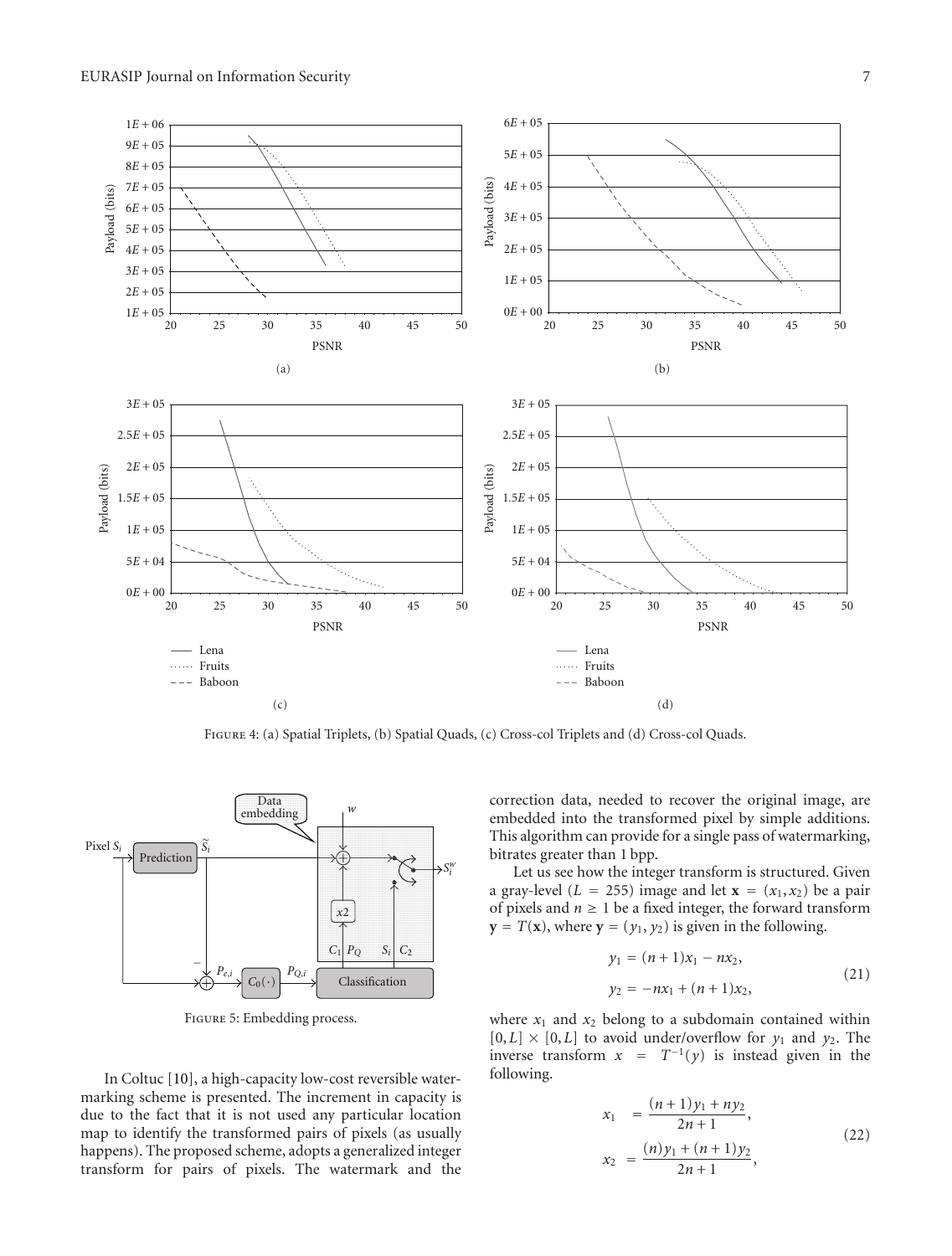which is basically based on the fact that the relations in (23) (called *congruence*) hold

$$
(n+1)y_1 + ny_2 \equiv 0 \mod (2n+1),
$$
  
\n
$$
ny_1 + (n+1)y_2 \equiv 0 \mod (2n+1).
$$
\n(23)

If a further modification is applied (i.e., watermarking) through an additive insertion of a value  $a \in [0, 2n]$ , like in (24), (23) are not anymore satisfied by the new couple of pixels.

$$
(y_1, y_2) \longrightarrow (y_1 + a, y_2). \tag{24}
$$

In addition, it is important to point out that a nontransformed pair does not necessarily fulfill (23), but it can be demonstrated that it always exists an  $a \in [0, 2n]$  to adjust the pair in order to fulfill (23). On this basis, before the watermarking phase, all the couples are modified to satisfy (23) and then the watermark codewords (let us suppose that they are integers in the range  $[1, 2n]$  are embedded into the transformed pixel couples by means of (24). For the watermarked pairs, (23) no longer holds so they are easily detectable. Another constraint must be imposed to prevent pixel overflow

$$
x_1 + 2n \le L,
$$
  
\n
$$
x_2 + 2n \le L.
$$
\n(25)

During watermarking, all pairs which do not cause under/overflow are transformed, on the contrary not transformed ones are modified according to (24) to satisfy (23), and the corresponding correction data are collected and appended to watermark payload.

During detection, the same pairs of pixels are identified and then, by checking (23) if the result is 0 or 1 nottransformed and transformed (bringing the watermark) couples are respectively individuated. The watermark is recovered and split in correction data and payload; if the embedded information is valid, both kinds of pairs are inverted to recover the original image. Given *p* the number of pixel pairs, where *t* is the transformed ones and being [1, 2*n*] the range for the inserted codeword, the hiding capacity is basically equal to

$$
b(n) = \frac{t}{2p} \log_2(2n) - \frac{p-t}{2p} \log_2(2n+1) \text{ bpp.}
$$
 (26)

In the proposed scheme, the bitrate depends on the number of transformed pixel pairs and on the parameter *n*. The experimental results for *Lena* show that, a single pass of the proposed algorithm for  $n = 1$  gives a bit-rate of 0.5 bpp at a PSNR of 29.96 dB. In the case of  $n = 2$  the bitrate is almost 1 bpp with a PSNR of 25*.*24 dB. By increasing *n*, the bit-rate becomes greater than 1 bpp obtaining a maximum bit-rate for  $n = 6$ , namely 1.42 bpp at a PSNR of 19.95 dB. As *n* increases, the number of transformed pairs decreases. However, for highlytextured images like *Baboon* performances are sensibly lower.

In [11], Coltuc improves the algorithm previously presented [10]. A different transform is presented: instead of embedding a single watermark codeword into a pair of transformed pixels, now the algorithm embeds a codeword into a single transformed pixel. Equation (27) defines the direct transform.

$$
y_i = (n+1)x_i - nx_{x+1},
$$
 (27)

while the inverse transform is given by the following.

$$
x_i = \frac{y_i + nx_{x+1}}{n+1}.
$$
 (28)

This time the congruence relation is given by by the following.

$$
y_i + nx_{i+1} \equiv 0 \mod (n+1). \tag{29}
$$

Then the technique proceeds similarly to the previous method by distinguishing in transformed and nottransformed pixels. The hiding capacity is now

$$
b(n) = \frac{t}{N} \log_2(n) - \frac{N-t}{N} \log_2(n+1) \text{ bpp}, \qquad (30)
$$

where *t* is the number of transformed pixels and *N* is the number of image pixels.

The proposed algorithm is compared with the previous work [10]. This new technique provides a significant gain in data hiding capacity while, on the contrary, achieves low values of perceptual quality in terms of PSNR. Considering the test image *Lena*, a single pass of the proposed algorithm for  $n = 2$  gives a bit-rate of 0.96 bpp. The bit-rate is almost the same of [10], but at a lower PSNR (22.85 dB compared with 25.24 dB). For  $n = 3$  one gets 1.46 bpp at 20.15 dB which already equals the maximum bit-rate obtained with the scheme of previous work; namely, 1.42 bpp at 19.95 dB (obtained for  $n = 6$ ). By increasing *n*, the bit-rate increases: for  $n = 4$  one gets 1.77 bpp, for  $n = 5$  the bit-rate is 1.97 bpp, for  $n = 6$  the bit-rate is 2,08 bpp and so on, up to the maximum value of 2.19 bpp obtained for  $n = 9$ . The same problems when dealing with highly textured images are presented.

In Chang et al. [12], two spatial quad-based schemes starting from the difference expansion of Tian [4] algorithm are presented. In particular, the proposed methods exploit the property that the differences between the neighboring pixels in local regions of an image are small. The difference expansion technique is applied to the image in row-wise and column-wise simultaneously.

Let  $(x_1, x_2)$  be a pixel pair, the Integer Haar wavelet transform is applied as follows

$$
a = \left\lfloor \frac{x_1 + x_2}{2} \right\rfloor, \qquad d = x_1 - x_2,\tag{31}
$$

and a message bit *m* is hidden by changing *d* to  $d' = 2 \times d + m$ . The inverse transform is

$$
x_1 = a + \left\lfloor \frac{d+1}{2} \right\rfloor, \qquad x_2 = a - \left\lfloor \frac{d}{2} \right\rfloor, \tag{32}
$$

and then *d* and *m* are restorable by using the following.

$$
d = \left\lfloor \frac{d'}{2} \right\rfloor, \qquad m = d' - 2 \times \left\lfloor \frac{d'}{2} \right\rfloor. \tag{33}
$$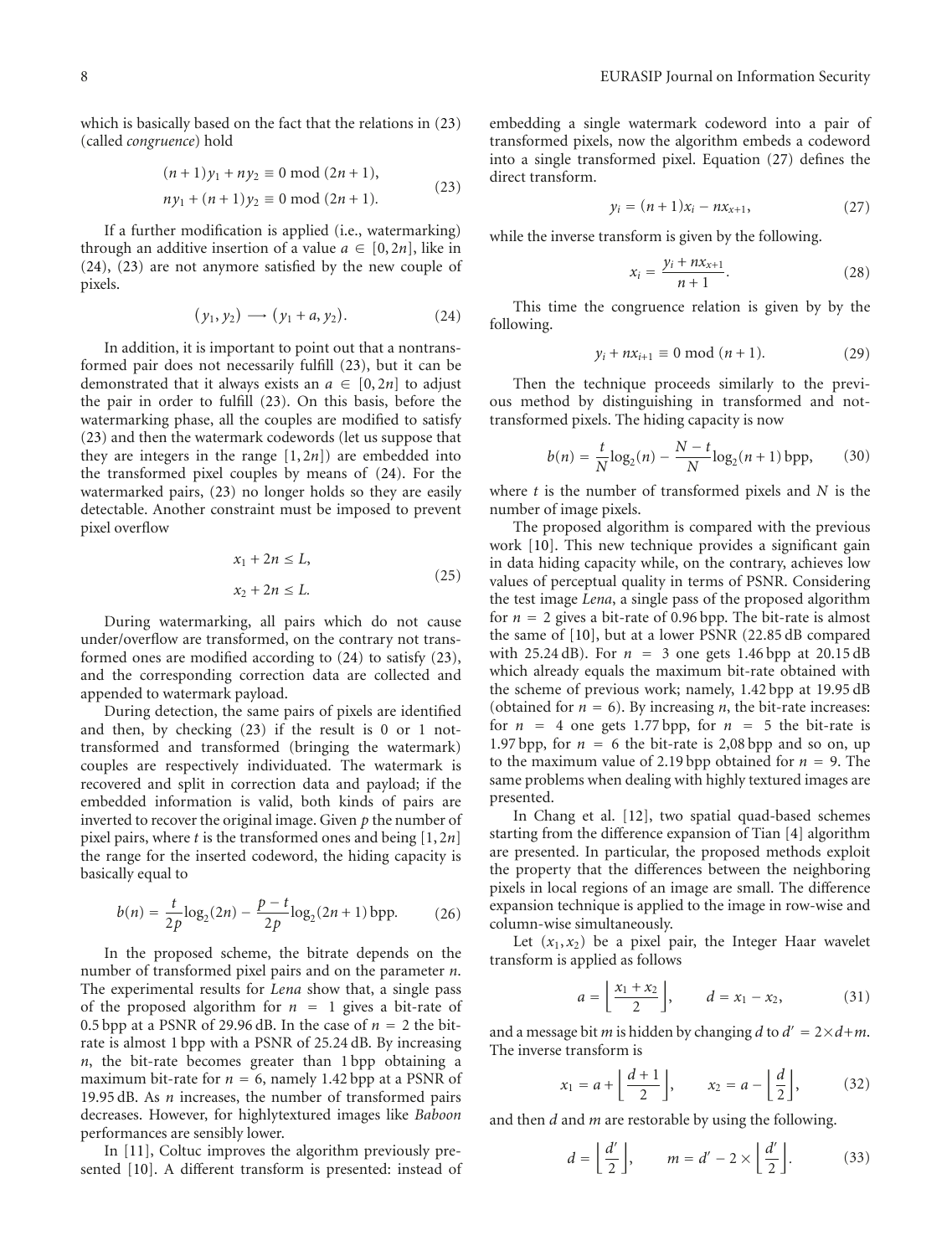

FIGURE 6: The partitioned image  $I_{n\times n}$  and a 2  $\times$  2 block *b*.

In the proposed scheme, the host image  $I_{n\times n}$  is firstly partitioned into  $n^2/4$  2 × 2 blocks (spatial quad-based expansions, see Figure 6).

To establish if a block *b* is watermarkable, the measure function, presented in (34) which assumes boolean values, is considered.

$$
\rho(b, T) = (|a_{11} - a_{12}| \le T) \land (|a_{21} - a_{22}| \le T)
$$
  
 
$$
\land (|a_{11} - a_{21}| \le T) \land (|a_{12} - a_{22}| \le T),
$$
 (34)

where *b* is a  $2 \times 2$  block, *T* is a predefined threshold,  $a_{11}$ ,  $a_{12}$ ,  $a_{21}$ , and  $a_{22}$  are pixel values in *b*,  $\wedge$  is the "AND" operator. If  $\rho(b, T)$  is *true*, *b* is chosen for watermarking, otherwise *b* is discarded. Two watermarking approaches are proposed. In the first one, row-wise watermarking is applied to those blocks satisfying the relation  $(a_{11} - a_{12}) \times$  $(a_{21} - a_{22}) \ge 0$  which determines that (34) still holds for watermarked values and consequently to apply columnwise watermarking. Bindings to avoid over/underflow are imposed to watermarked pixels both for row-wise embedding and for column-wise one. In the second approach initial relation is not required anymore, only over/underflow is checked, and a 4-bit message is hidden in each block. In both cases, a location map to record the watermarked block is adopted; such location map is compressed and then concealed. The algorithm is tested on four  $512 \times 512$ 8 bit grayscale images, *F16*, *Baboon*, *Lena,* and *Barbara*. The results, in terms of capacity versus PSNR, are compared with other three algorithms, proposed by Thodi, Alattar and Tian. All methods are applied to images only once. From the comparison, the proposed algorithm can conceal more information than Tian's and Thodi's methods, while the performances of Alattar scheme are similar. In general, the proposed scheme is better than Alattar at low and

high PSNRs. For middle PSNR Alattar's algorithm performs better.

Weng et al. presented in [13] a reversible data hiding scheme based on integer transform and on the correlation among four pixels in a quad. Data embedding is performed by expanding the differences between one pixel and each of its three neighboring pixels. Companding technique is adopted too. Given a grayscale image *I*, each  $2 \times 2$  adjacent pixels are grouped into nonoverlapping quads *q*

$$
q = \begin{bmatrix} u_0 & u_1 \\ u_2 & u_3 \end{bmatrix}, \quad u_0, u_1, u_2, u_3 \in \mathbb{N}.
$$
 (35)

The forward integer transform  $T(\cdot)$  is defined as

$$
\begin{aligned}\nv_0 &= \left[ \frac{u_0 + u_1 + u_2 + u_3}{4} \right], \\
v_1 &= u_0 - u_1, \\
v_2 &= u_0 - u_2, \\
v_3 &= u_0 - u_3\n\end{aligned} \tag{36}
$$

while the inverse integer transform  $T(\cdot)^{-1}$  is given by

$$
u_0 = v_0 + \left[ \frac{v_1 + v_2 + v_3}{4} \right],
$$
  
\n
$$
u_1 = u_0 - u_1,
$$
  
\n
$$
u_2 = u_0 - u_2,
$$
  
\n
$$
u_3 = u_0 - u_3.
$$
\n(37)

The watermarking process starts with the transformation  $T(\cdot)$  of each quad and then proceeds with the application of a companding function (see [9] for detail) whose output values are classified into three categories  $C_1$ ,  $C_2$ , and  $C_3$ , according to specified characteristics. Quads belonging to the first two categories are watermarked, the others are left unmodified; finally  $T(\cdot)^{-1}$  is applied to obtain the watermarked image. The to-be-inserted watermark is the composition of payload, location map and original LSBs. During extraction, quads are recognized again and then the transformation  $T(\cdot)$  is applied; after that the quad classification is performed by resorting to the location map recovery. Finally, the watermark is extracted and image restoration is achieved by computing *T*−1.

The algorithm is tested and compared with Tian's and Alattar's method on several images including 512×512 *Lena* and *Barbara*. Embedding rates close to 0.75 bpp are obtained with the proposed and the Alattar's algorithm without multiple embedding, while multiple embedding is applied to Tian's algorithm to achieve rates above 0.5 bpp. From results the proposed method presents a PSNR of 1–3 dB more than the others with a payload of the same size. For example, considering *Lena*, in the proposed method the embedding capacity of 0.3 bpp is achieved with a PSNR of 44 dB, while in Tian, the PSNR is 41 db and in Alattar is 40 db. The embedding capacity of 1 bpp is achieved with a PSNR of 32 db for the proposed method, while in this case in Tian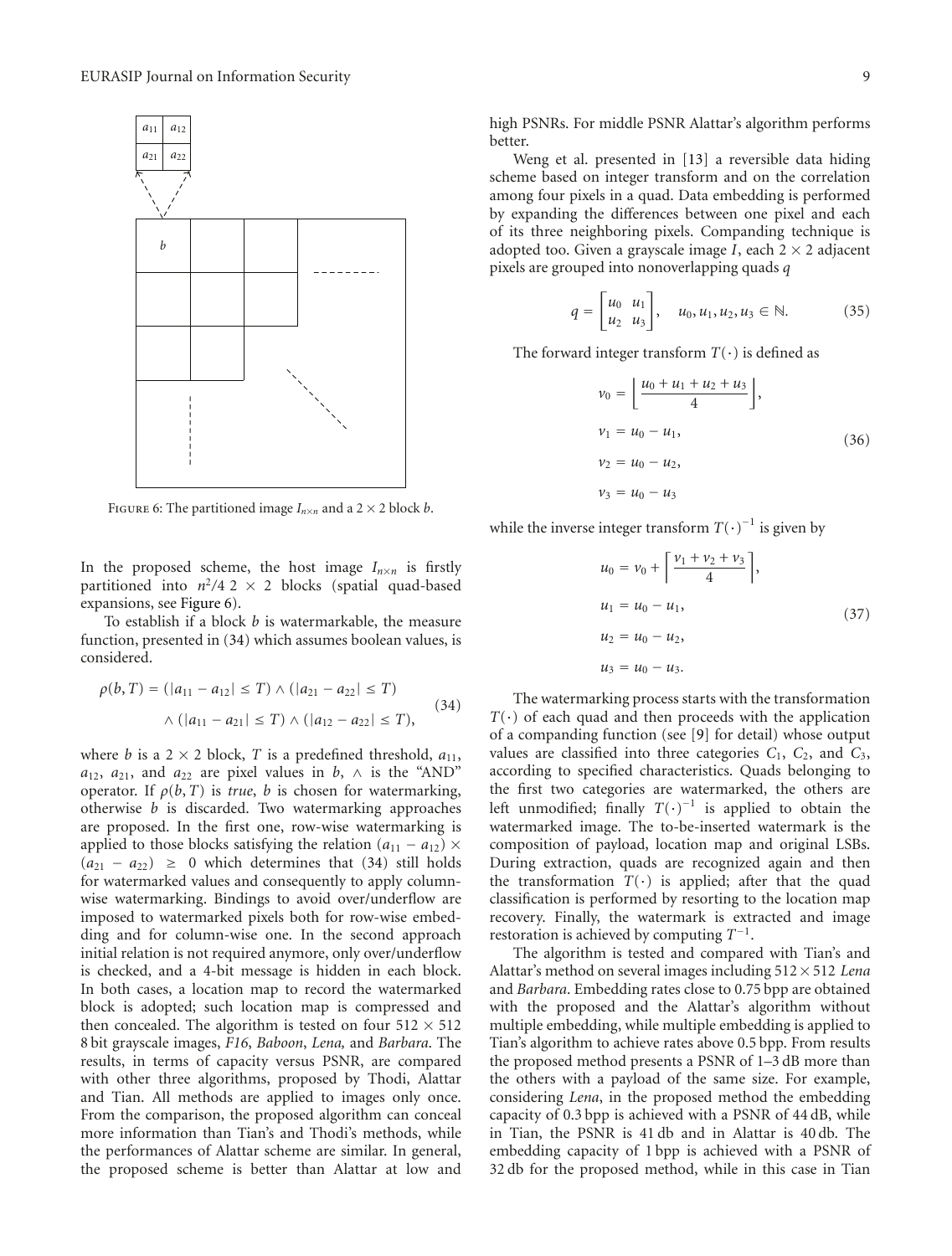

Figure 7: (a) Histogram of Lena image, (b) Histogram of watermarked Lena image.

and Alattar the PSNR is 30 db. For *Baboon,* the results show that for a payload of 0.1 bpp a PSNR of 44 db, 35 db, and 32 db for the proposed method, Tian and Alattar is achieved, respectively. In general, the proposed technique outperforms Alattar and Tian at almost all PSNR values.

In [14], Ni et al. proposed a reversible data hiding algorithm which can embed about 5–80 kb of data for a  $512 \times 512 \times 8$  grayscale image with PSNR higher than 48 dB. The algorithm is based on the histogram modification, in the spatial domain, of the original image. In Figure  $7(a)$ , the histogram of *Lena* is represented.

Given the histogram of the original image the algorithm first finds a zero point (no value of that gray level in the original image) or minimum point in case that zero point does not exist, and then the peak point (maximum frequency of that gray level in the original image). In Figure 7(a) *h*(255) represents the zero point and *h*(154) represents the peak point. The number of bits that can be embedded into an image, equals to the frequency value of the peak point. Let us take this histogram as an example. The first step in the embedding process (after scanning in sequential order) is to increase by 1, the value of pixels between 155 and 254 (including 155 and 254). The range of the histogram is shifted to the right-hand side by 1, leaving the value 155 empty. The image is scanned once again in the same sequential order, when a value of 154 is encountered, such value is incremented by 1, if the bit value of the data to embed

TABLE 4: Experimental results for some different images.

| Images<br>$(512\times512)$ | PSNR of marked<br>image(dB) | Pure<br>payload (bits) |
|----------------------------|-----------------------------|------------------------|
| Lena                       | 48.2                        | 5,460                  |
| Airplane                   | 48.3                        | 16,171                 |
| Tiffany                    | 48.2                        | 8,782                  |
| Jet                        | 48.7                        | 59,979                 |
| Baboon                     | 48.2                        | 5,421                  |
| <b>Boat</b>                | 48.2                        | 7,301                  |
| House                      | 48.3                        | 14,310                 |
| Bacteria                   | 48.2                        | 13,579                 |
| Blood                      | 48.2                        | 79,460                 |

is 1; otherwise, the pixel value remains intact. In this case, the data embedding capacity corresponds to the frequency of peak point. In Figure 7(b) the histogram of the marked *Lena* is displayed.

Let be *a* and *b*, with  $a < b$ , the peak point and the zero point (or minimum point), respectively, of the marked image. the algorithm scan in sequential order (the order used in embedding phase) the marked image. When a pixel with its grayscale value  $a+1$ , is encountered, a bit "1" is extracted. If a pixel with its value *a* is encountered, a bit "0" is extracted. The algorithm described above is applied in the simple case of one pair of minimum point and maximum point. An extension of the proposed method considers the case of multiple pairs of maximum and minimum points. The multiple pair case can be treated as the multiple repetition of the technique for one pair case. The lower bound of the PSNR of the marked image generated by the proposed algorithm can be larger than 48 dB. This value derives from the following equation.

$$
PSNR = 10 \log_{10} \left( \frac{255^2}{MSE} \right) = 48.13 \, \text{dB.} \tag{38}
$$

In embedding process the value of pixel (between the minimum and maximum point) is added or subtracted by 1. In the worst case,  $MSE = 1$ . Another advantage of the algorithm is the low computational complexity. Also the experimental results demonstrate that the overall performance of the proposed technique is good and better than many other reversible data hiding algorithm. In Table 4, results, in terms of PSNR and payload, of an experiment with some different images are shown.

*2.2. Transformed Domain.* In this subsection, works dealing with fragile reversible watermarking operating on transformed domain are presented.

An interesting and simple technique which uses quantized DCT coefficients of the the to-be-marked image has been proposed by Chen and Kao [15]. Such an approach resorts to three parameters adjustment rules: ZRE (Zero-Replacement Embedding), ZRX (Zero-Replacement Extraction), and CA (Confusion Avoidance); the first two are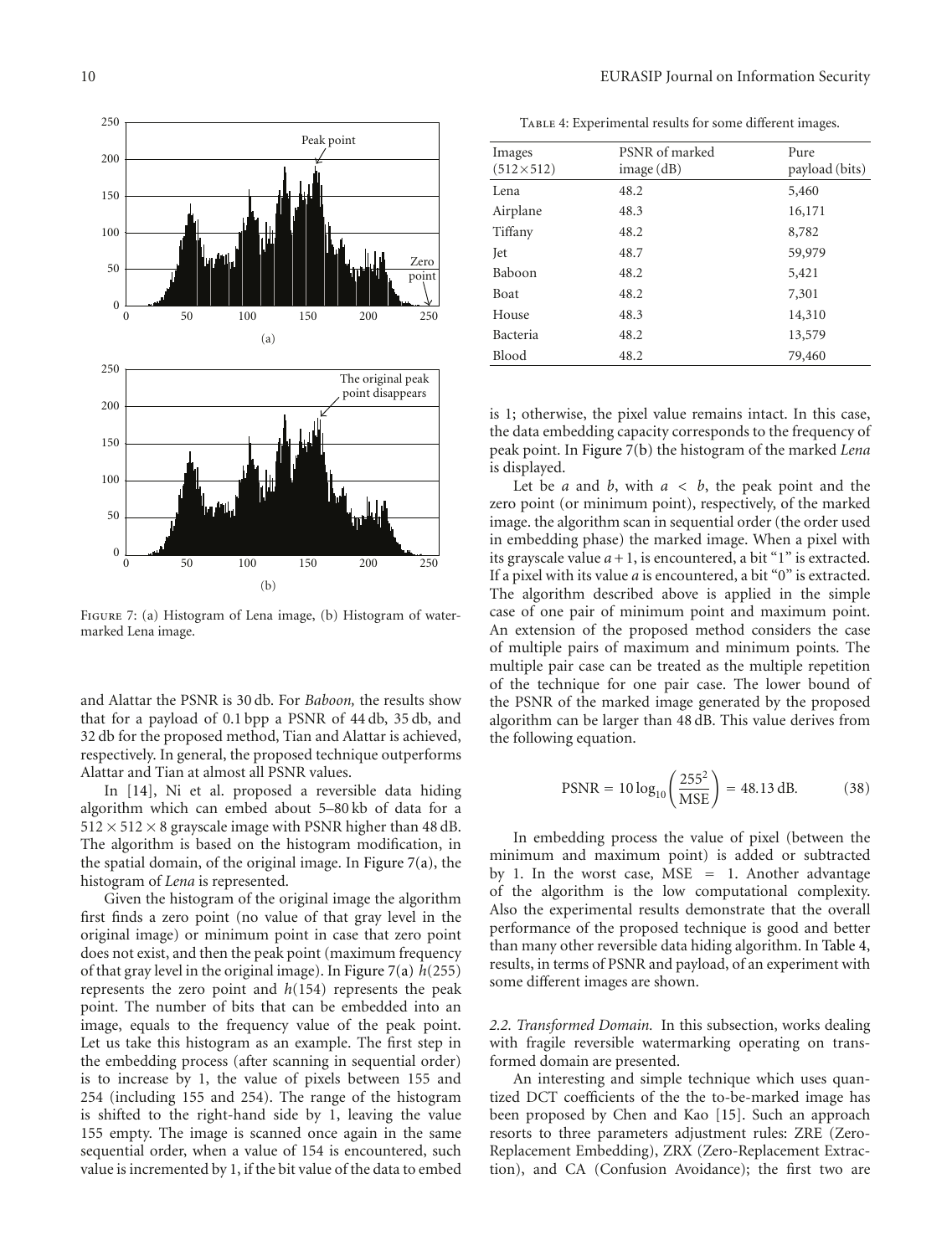adopted to embed and extract one bit, respectively, the third one is to prevent confusion during embedding and extraction. Hereafter, these three rules are listed.

- ZRE: embeds one bit into  $(a, 0, 0)$  satisfying  $a \neq 0$  as follows.
	- (1) Change (*a*, 0, 0) to (*a*, 1, 0) as embedding bit 1.
	- (2) Change (*a*, 0, 0) to (*a*, <sup>−</sup>1, 0) as embedding bit 0.
- ZRX: extract one bit from  $(a, b, 0)$  when  $b = 1$  or  $-1$  as follows.
	- (1) Extract bit 1 from (*a*, 1, 0) and modify them to  $(a, 0, 0).$
	- (2) Extract bit 0 from  $(a, -1, 0)$  and modify them to (*a*, 0, 0).

CA: proposed to avoid embedding or extracting error.

- (1) In embedding, each  $(a, k, 0)$  are changed to  $(a, k + 1, 0)$  when  $a \neq 0, k > 0$  or changed to  $(a, k - 1, 0)$  when  $a \neq 0, k < 0$ .
- (2) In extracting, each  $(a, k, 0)$  are changed to  $(a, k - 1, 0)$  when  $a \neq 0, k > 0$  or changed to  $(a, k + 1, 0)$  when  $a \neq 0, k < 0$ .

To perform embedding, the image is partitioned in  $8 \times 8$ blocks and each of them is DCT transformed and quantized. Then, on the basis of a predetermined selection sequence, triplets of coefficients are selected and preprocessed by applying CA rule. Finally, the watermark bits are embedded through ZRE rule into valid triplets (i.e., with the format  $(a, 0, 0)$  where  $a \neq 0$ ) and IDCT is computed to obtain the watermarked image. During extraction, all the initial steps are repeated as well until when triplets are constructed again; ZRX rule is applied to all the valid triplets, thus the watermark is read and the original coefficients are recovered. By using CA rule, all the other triplets are converted back to their original values too. Finally IDCT is obviously computed. Experimental results show that with *Lena* 512 × 512 a payload of 7459 bits can be embedded and at the same time a PSNR of 36*.*16 dB can be granted; similar values are provided for *Cameraman* (payload of 6794 bits and PSNR of 37*.*34 dB).

Another work based on integer DCT coefficients modification has been proposed by Yang et al. [16]. The reversibility is guaranteed by integer DCT, a lossless  $8 \times 8$  block transform, is applied to the whole image; the algorithm exploits the principle of histogram modification proposed by Ni et al. [14]. The integer DCT transform has the property of energy concentration which can be used to improve the capacity of histogram modification scheme. The watermarking process starts with dividing the image into *M* blocks with size  $8 \times 8$  and computing the integer DCT. Within each transformed block, the *M* coefficients in position  $(p,q)$  (1  $\leq$  *p*, *q*  $\leq$  8) are selected to form 64 coefficient groups  $G(p, q)$  and for every group an histogram is created. Histogram modification is then applied to insert the watermark only to AC groups. In some applications,

it can be used a secret key  $K_c$  to select  $N$  ( $N < 63$ ) coefficient groups for watermarking. For each histogram of the total *N* coefficient groups, the positions of the original peak point *P* and zero point *Z* which are involved in modification, must be recorded as overhead information needed during the extraction process. The extraction process is simply the reversed of the embedding process. The presented experimental results say that with *Lena*  $256 \times 256$ , 10541 bits of payload are achievable with a PSNR of almost 45 dB.

In Weng et al. [17], a data hiding scheme, based on companding technique and an improved difference expansion (DE) method is presented. The payload is embedded into high frequency bands (LH, HL, and HH) in the integer wavelet transform domain (IWT), using the companding technique. To solve the overflow/underflow problem, after IWT, a method based on histogram modification is proposed. Such algorithm is based on Xuan's technique [18], which suffered the problem of overflow/underflow. Weng avoids that problem by interchanging the order of histogram modification and IWT. The advantages are basically an increment in hiding capacity with the PSNR value slightly increased and an overall PSNR improvement. Watermark embedding is divided into two steps: firstly, the image *I* is IWT-transformed and the watermark *w* is embedded into the LSB of one bit left shifted version of an IWT selected coefficient; after that inverse, IWT is applied and the image *I'* is obtained. *I'* could be out of range [0, 255] and to guarantee that such value are into such a range, an histogram modification technique is used and an improved DE method is adopted to embed information regarding this modification into  $I'_{H}$  (the modified  $I'$ ) to achieve, finally,  $I_w$ . Such improved DE method is based on a classification which divides each difference into three categories: expandable, changeable and nonchangeable.

The extraction process is composed by two stages: in the first one, classification is performed again and DE embedding is inverted till retrieving  $I'_H$  and information about histogram modification. After that, histogram modification is inversely applied and then the obtained image is IWTtransformed. High frequencies subbands are selected and the watermark is extracted. Finally inverse IWT is computed to retrieve the original image. Experimental results witness that a payload of 0*.*6 bpp with a correspondent PSNR of 40 dB is achieved for *Lena* 256  $\times$  256. The same capacity is obtained for *Baboon*  $512 \times 512$  but with a PSNR of 30 dB.

Lee et al. [19] proposed a reversible watermarking scheme with high embedding capacity. The input image is divided into non-overlapping blocks, and the watermark is embedded into the high-frequency wavelet coefficients of each block. To guarantee the reversibility, invertible integer to integer wavelet transforms are used, by applying the Lazy wavelet and the lifting construction (finite length filter), to avoid loss of information through forward and inverse transform. The watermark is embedded into the wavelet coefficients using two techniques, the LSB-substitution or the bit-shifting (specifically p-bit-shifting). In the first case, the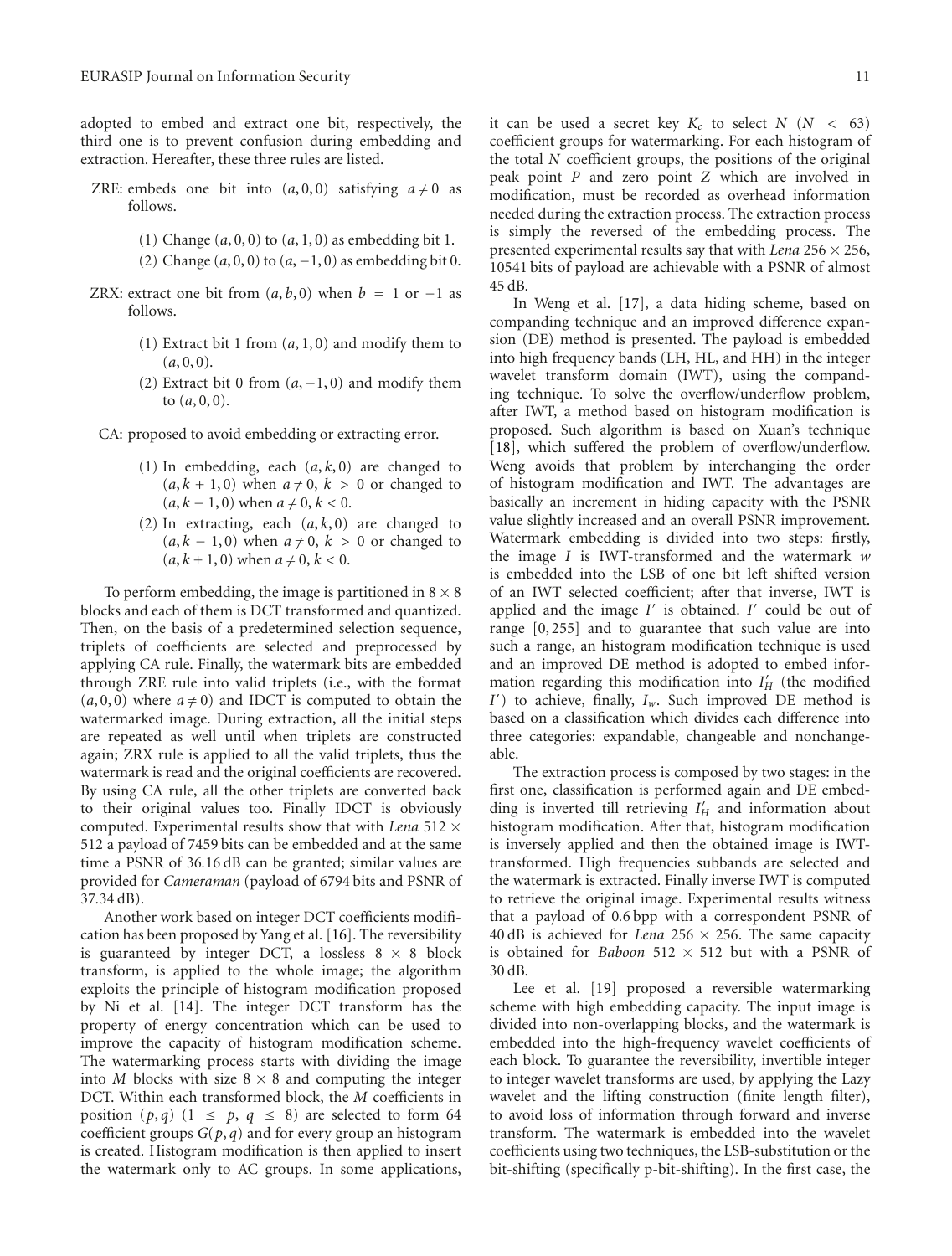watermark is embedded by replacing the LSB of the selected wavelet coefficient with the watermark bit.

$$
c^w = 2 \cdot \left\lfloor \frac{c}{2} \right\rfloor + w,\tag{39}
$$

where  $c$  is the original coefficient,  $c^w$  is the watermarked coefficient and *w* is the watermark bit. In the second case, the original coefficient *c* is multiplied by  $2^p$ , where *p* is a positive integer, and the watermark bit *w* is embedded into its *p* LSBs

$$
c^w = 2^p \cdot c + w,\tag{40}
$$

where  $w = 2^0 \cdot w_0 + 2^1 \cdot w_1 + \cdots + 2^{p-1} \cdot w_{p-1}$  and  $\{w_0, w_1, \ldots, w_{p-1}\}\$ is a set of *p* watermark bits. During this phase, an overflow or underflow problem, in the corresponding spatial domain, can occur. To achieve the reversibility, underflow and overflow must be predicted before watermark embedding identifying the LSB-changeable and bit-shiftable image blocks. As defined, an image block is said to be LSBchangeable when a watermark bitstream can be embedded into the LSBs of its high-frequency wavelet coefficients using the LSB-substitution without any underflow or overflow in the spatial domain, bit-shiftable or, specifically, *p*-bitshiftable, when a watermark bitstream can be embedded into its high-frequency wavelet coefficients using the bit-shifting without any underflow or overflow in the spatial domain. To understand how to avoid overflow and underflow Figure 8 is to be considered. It displays the scheme of forward and inverse wavelet transform and watermark embedding.

First, an  $M \times N$  pixel block *S* is transformed into a block of  $M \times N$  wavelet coefficients C using the integer-tointeger transform IntDWT2( $\cdot$ ). Next, a block  $C_M$  is obtained by setting the LSBs of the chosen coefficients to zero or by applying bit-shifting to the chosen coefficients in *C*. The modified pixel block  $S_M$  is obtained by applying the 2-D inverse floating-point (fDWT2<sup>-1</sup>(·)) wavelet transform to *CM*. By adding a watermark bit block *W* to *CM*, a block of watermarked wavelet coefficients *CW* is obtained. Then, *<sup>S</sup>*WF and *<sup>S</sup>*WI are obtained by applying fDWT2−1(·) and IntDWT2−1(·) to *CW* , respectively. The embedding error *EW* is obtained by applying fDWT2−1(·) to *<sup>W</sup>*. Using a floatingpoint wavelet transform, overflow and underflow, caused by watermarking in the wavelet domain, can be predicted exploiting the linearity of the transform. From Figure 8, it derives that,

$$
S_{\text{WF}} = f\text{DWT2}^{-1}(C_W)
$$
  
=  $f\text{DWT2}^{-1}(C_M + W)$   
=  $f\text{DWT2}^{-1}(C_M) + f\text{DWT2}^{-1}(W)$   
=  $S_M + E_W.$  (41)

The underflow or overflow depend on the error *Ew* introduced by the embedded watermark *W*. In this case, two matrices  $E_{\text{WP}}$  and  $E_{\text{WN}}$ , whose elements represent limits of max positive and negative errors caused by the embedding process are shown in the following.

$$
E_{\rm WP} = \sum_{i,j \in (HL_1 \cup LH_1 \cup HH_1)} \frac{1}{2} \{Q_{ij} + ABS(Q_{ij})\},
$$
  
\n
$$
E_{\rm WN} = \sum_{i,j \in (HL_1 \cup LH_1 \cup HH_1)} \frac{1}{2} \{Q_{ij} - ABS(Q_{ij})\},
$$
\n(42)

where  $Q_{ij} = fDWT2^{-1}(O_{ij})$ ,  $O_{ij}$  is the matrix with only one nonzero element of value 1 in the *i*th row and *j*th column. Since  $E_W$  satisfy the inequality  $E_{WN}(m, n) \leq E_W(m, n) \leq$  $E_{WP}(m, n)$ , the overflow and underflow will not occur in *S* for any watermark block *W* if

$$
s_{\min} - E_{\text{WN}}(m, n) \leq S_M(m, n) \leq s_{\max} - E_{\text{WP}}(m, n), \quad (43)
$$

for  $0 \le m < M$ ,  $0 \le n < N$ .

During embedding process, the watermarked image block obtained is  $S_{\text{WI}}$  = IntDWT2<sup>-1</sup>( $C_W$ ). The integer to integer wavelet transforms introduce a roundoff error (caused by truncation). The roundoff error matrix  $E_R$  can be defined, as represented by  $E_{WP}$   $E_{WN}$ , by two matrix  $E_{RP}$ and *E*RN. In case of integer to integer wavelet transform that approximates LeGalle 5/3 filter,  $E_{RP}$  and  $E_{RN}$  are shown in the following.

$$
E_{\rm RP} = -E_{\rm RN}
$$

$$
= \begin{bmatrix} 1.25 & 2 & 1.25 & 2 & 1.25 & 2 & 1.25 & 2 \\ 2 & 3 & 2 & 3 & 2 & 3 & 2 & 3 \\ 1.25 & 2 & 1.25 & 2 & 1.25 & 2 & 1.25 & 2 \\ 2 & 3 & 2 & 3 & 2 & 3 & 2 & 3 \\ 1.25 & 2 & 1.25 & 2 & 1.25 & 2 & 1.25 & 2 \\ 2 & 3 & 2 & 3 & 2 & 3 & 2 & 3 \\ 2 & 3 & 2 & 3 & 2 & 3 & 2 & 3 \end{bmatrix}.
$$
 (44)

Introducing such error, the watermarked image block S<sub>WI</sub> is given now by

$$
S_{\text{WI}} = \text{IntDWT2}^{-1}(C_W)
$$
  
= 
$$
\text{IntDWT2}^{-1}(C_M + W)
$$
  
= 
$$
\text{fDWT2}^{-1}(C_M + W) + E_R
$$
  
= 
$$
S_M + E_W + E_R.
$$
 (45)

An image block *S* can be said LSB-changeable or bitshiftable for any watermark block *W* if (46) is satisfied.

$$
s_{\min} - E_{\text{WN}}(m, n) - E_{\text{RN}}(m, n) \leq S_M(m, n) \leq s_{\max}
$$
  
- 
$$
E_{\text{WP}}(m, n) - E_{\text{RP}}(m, n),
$$
 (46)

for  $0 \le m < M$ ,  $0 \le n < N$ .

The proposed algorithm uses also a location map L (binary matrix) that indicates which blocks are watermarked.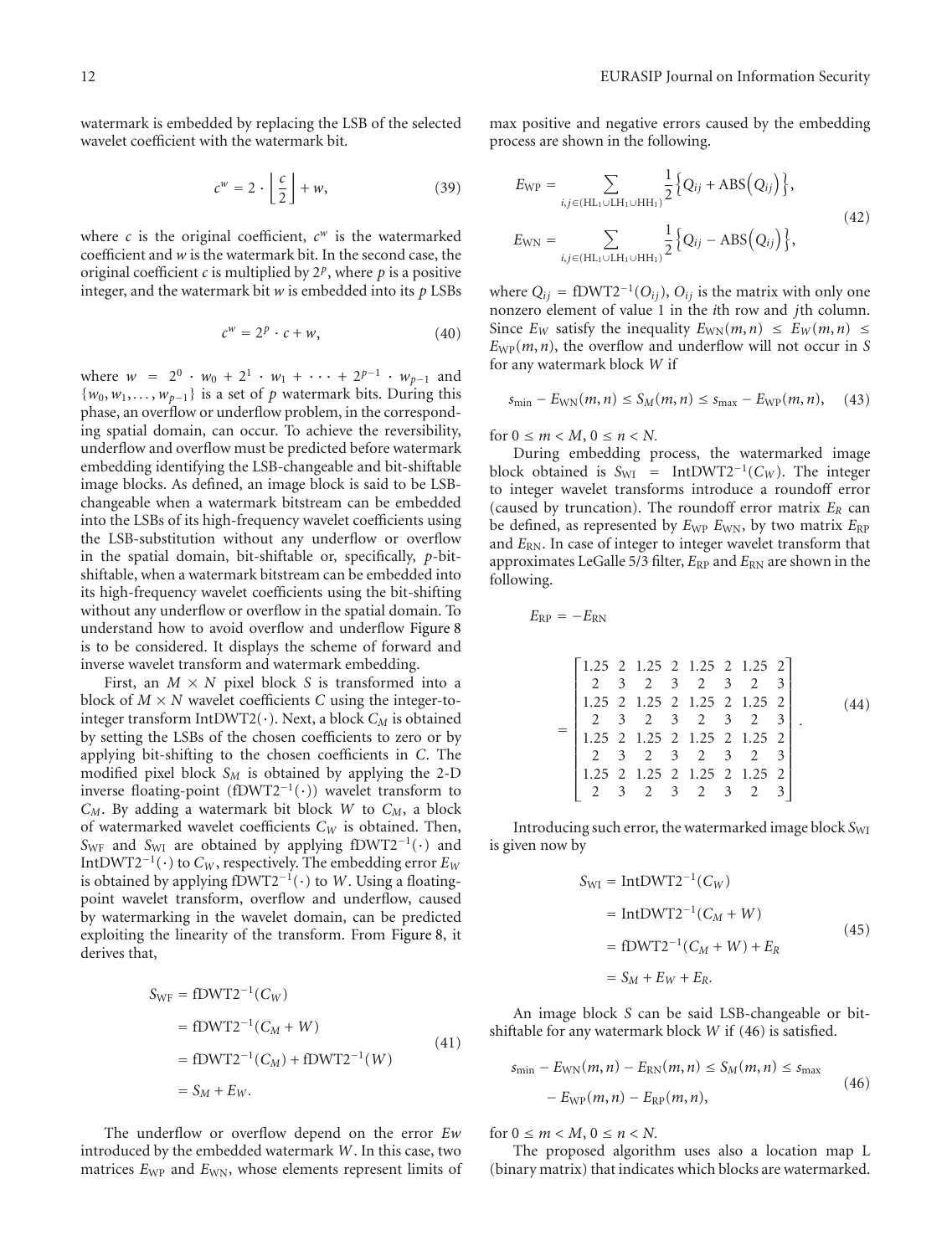

Figure 8: Forward and inverse wavelet transform and watermark embedding.



Figure 9: Comparison of embedding capacity versus PSNR for some grayscale images.

This matrix is a part of the side information used in decoding phase, and is embedded during the watermarking process. The decoding algorithm starts dividing the watermarked image into non-overlapping  $M \times N$  blocks. The transformation applied to each block uses the same wavelet utilized in the embedding scheme. Next LSB-changeable blocks are searched. When the process identifies the LSBchangeable blocks, the location map is recovered (through the LSBs of the high frequency wavelet coefficients), the watermarked blocks are searched and the payload (original LSBs and message bits) extracted. From the original LSBs and the location map, the original image block can be reconstructed. The experimental results show that the proposed scheme has higher embedding capacity, compared with other existing reversible algorithm. Figure 9 shows the quality of watermarked images at various embedding capacities with block size of  $16 \times 16$ . The size of the block determines the performance of the proposed algorithm. If the block size is too small  $(4 \times 4)$  or too large  $(32 \times 32)$ , the performance of the algorithm is degraded.

## **3. Semi-Fragile and Robust Algorithms**

In this section the second category of algorithms belonging to the class of semi-fragile and robust is introduced. Such techniques present the characteristic to grant a certain degree of robustness when a specific process is applied to the watermarked image: this means that the image is still asserted as authentic.

### *3.1. Semifragile Algorithms*

*3.1.1. Spatial Domain.* De Vleeschouwer et al. proposed in [20], a semi-fragile algorithm based on the identification of a robust feature of the luminance histogram for an image tile. As for the patchwork approach, the cover media is tiled in non-overlapping blocks of pixels that are associated to a bit of the embedded message.

For a single block, the pixels are equally divided into two pseudorandom sets (i.e., zones *A* and *B*) and for each zone the luminance histogram is computed and mapped around a circular support. A weight, proportional to the occurrence of each luminance value, is placed on the corresponding position of the circle and then a center of mass is calculated and localized respect to the center of the circle.

Since zones *A* and *B* are pseudo-randomly determined, it is highly probable that the localization of the corresponding centers of mass are very close to each other. This peculiarity can be exploited to embed a bit by simply rotating the center of mass of the *A* and *B* zones in opposite ways. A clockwise rotation of the *A* zone center of mass can be associated to the embedding of a bit "1," while an anticlockwise rotation can be associated to a bit "0." The *B* zone is rotated in the opposite direction accordingly to the technique previously presented.

By using this approach, it is very easy to determine, during the watermark detection, if a "1" or "0" bit is embedded in a certain block and, eventually, remove the mark by counter rotating the histogram along the circular support.

In a real image, some pathological cases can arise when the two centers of mass are not properly positioned and in general do not respect the mutual nearness. These cases are statistically negligible and do not affect significantly the available watermark payload.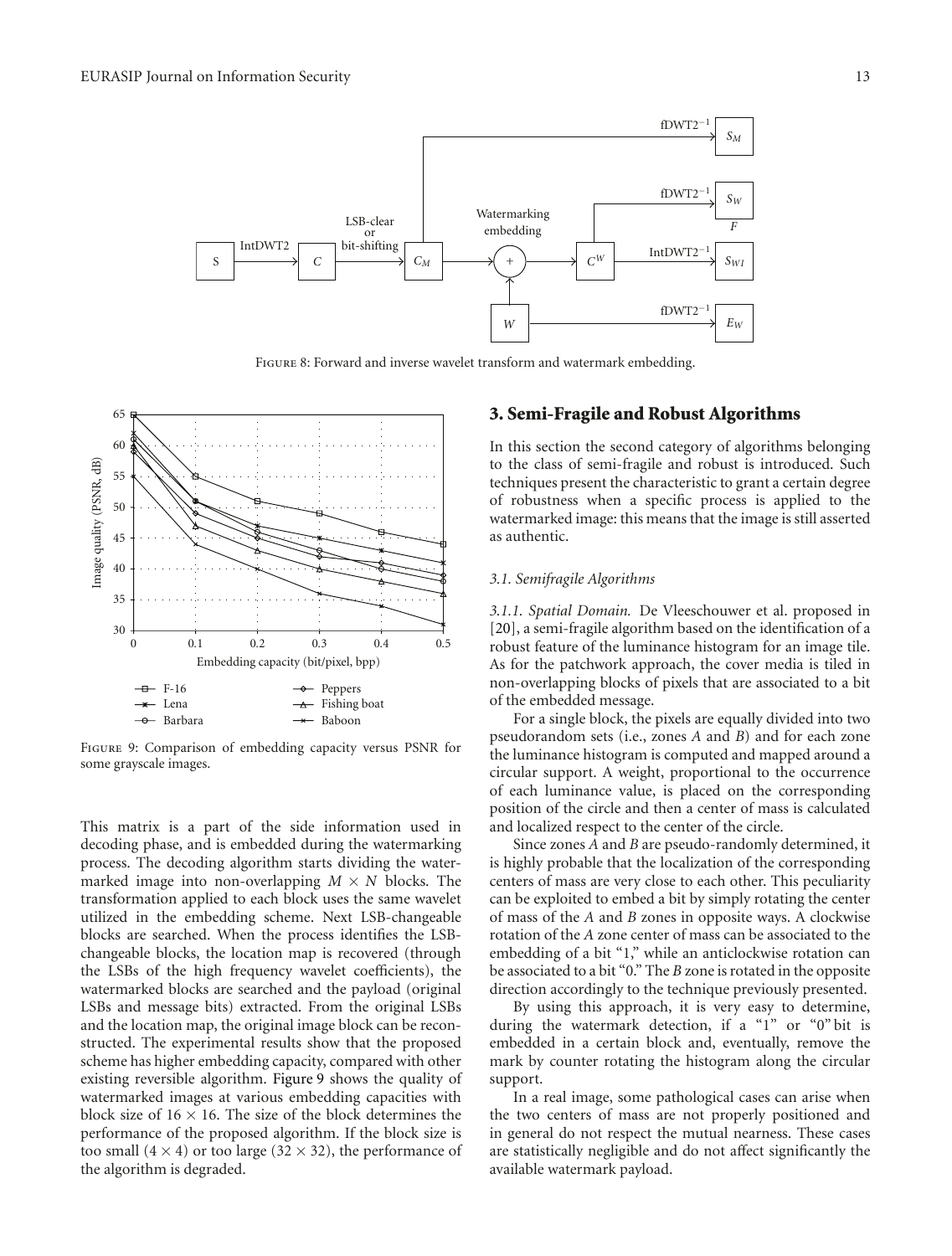If the histogram is mapped linearly into the circular support, *salt and pepper* noise can appear because of the abrupt transition on the occurrences of the 255-level to the 0-level and viceversa even for a small support rotation. To cope with this problem, the histogram can be mapped to the support in an alternative fashion by mapping clockwise the 1st, the 5th histogram value, and so forth.

Because of the rearrangement of the histogram on the support, the center of mass for the *A* and *B* zones appear very close to the center of the circle making the watermark detection less reliable. In this case, the center of mass computation is substituted by the computation of the minimal inertia axis that can be detected more easily. This alternative technique make the *salt and pepper* noise disappear. Both these approaches can cope with acceptable lossy attacks such cropping (by embedding a synchronization grid) and JPEG compression. The proposed methods show a good robustness, even if the second one, while more appealing from a perceptual point of view, is more fragile to JPEG compression.

In Ni et al. [21], an algorithm based on the De Vleeschouwer idea is proposed in order not to be fragile to JPEG compression. This method is based upon an analysis of the differences between couples of pixels belonging to an image tile.

An image tile is divided into pixel couples and a sum of differences of their luminance values (taken in an *ad hoc* manner) is computed. A statistical analysis shows that this computed value (named *α*) is very close to zero for most of the tiles. The main idea for bit embedding is that the difference value *α* is related to a reference value *K* (usually less than 5 according to numerous experiments) and a categorization of the *α* value respect to the *K* value is carried on. The categorization is defined even by means of the parameter *<sup>β</sup>* that is usually *β >* <sup>2</sup> · *<sup>K</sup>*. This approach is aimed to avoid falling into underflow/overflow errors that would significantly lower the stego image quality. In particular, four categories are identified.

*Category 1.* The pixel grayscale values of a block under consideration are far enough away from the two bounds of the histogram (0 and 255 for an 8-bit grayscale image).

In this category, two other cases are further considered according to the value of *α*.

- (1) The value *<sup>α</sup>* is located between the range *<sup>K</sup>* and <sup>−</sup>*K*.
- (2) The absolute value of *α* exceeds the threshold *K*.

*Category 2.* Some pixel grayscale values of the block under consideration are very close to the lower bound of the histogram (0 for an 8-bit grayscale image).

In this category, two other cases are further considered according to the value of *α*.

- (1) The value *<sup>α</sup>* is located between the range *<sup>K</sup>* and <sup>−</sup>*K*.
- (2) The value of  $\alpha$  is located on the right hand side beyond the threshold *K*.

*Category 3.* Some pixel grayscale values of the block under consideration are very close to the upper bound of the histogram (255 for an 8-bit grayscale image).

In this category, two other cases are further considered according to the value of *α*.

- (1) The value *<sup>α</sup>* is located between the range *<sup>K</sup>* and <sup>−</sup>*K*.
- (2) The value of *α* is located on the left hand side beyond the threshold *K*.

*Category 4.* Some pixel grayscale values of the block under consideration are close to the upper bounds, while some pixel grayscale values are close to the lower bounds of the histograms.

In this category, two other cases are further considered according to the value of *α*.

- (1) The value  $\alpha$  is located between the range *K* and  $-K$ .
- (2) The absolute value of *α* is beyond the threshold *K*.

Depending on the categories and on the cases the couples of pixels are referrable to, the difference *α* can be increased or decreased by *β*. The increment/decrement is always implemented as a modification of the value of the higher valued pixel of the pair. In some cases, *α* cannot be modified without generating *salt and pepper* noise; in these case, no modification are applied and then an error is inserted.

To cope with these insertion errors, the payload is embedded with an *Error Correction Code* providing a sufficient data redundancy. Authors states that BCH(63,7,15) can correct most of the random errors that can be generated during the embedding process. In some cases, errors concentrate in particular regions of the image (*bursts of errors*) giving no chance to the ECC to recover data. In order to deal with these situations, the authors used a message bits permutation scheme to redistribute errors along the entire image. Experimental results confirm that a significant enhancement of the data embedding capacity and of the PSNR of the marked image can be achieved respect to the method proposed in [20]. The images used in the experiments are *Lena*, *Baboon*, and *Boat* (512  $\times$  512  $\times$  8). For *Lena* with a PSNR of 40.2 db the capacity is 792 bits, but for the other two images the capacity is lower, in fact in *Baboon* with a PSNR of 38.7 db the capacity is 585 bits while for *Boat* with a PSNR of 40.5 db the payload is 560 bits. In particular, robustness is slightly increased in the case of a lossy modification like JPEG/JPEG2000 compression with higher compression rates with respect to [20]. For severe compression rates, instead, the results of the proposed algorithm are comparable to those presented by De Vleeschouwer. A unified authentication framework based on the proposed methods has been included in the Security part of JPEG2000 (known as JPSEC) IS (International Standard), JPSEC ISO/IEC 15444-8:2007, April 2007.

*3.1.2. Transformed Domain.* Zou et al. [22] proposed a semi-fragile lossless watermarking scheme based on the 5/3 (LeGalle 5/3 filter) integer wavelet transform (IWT)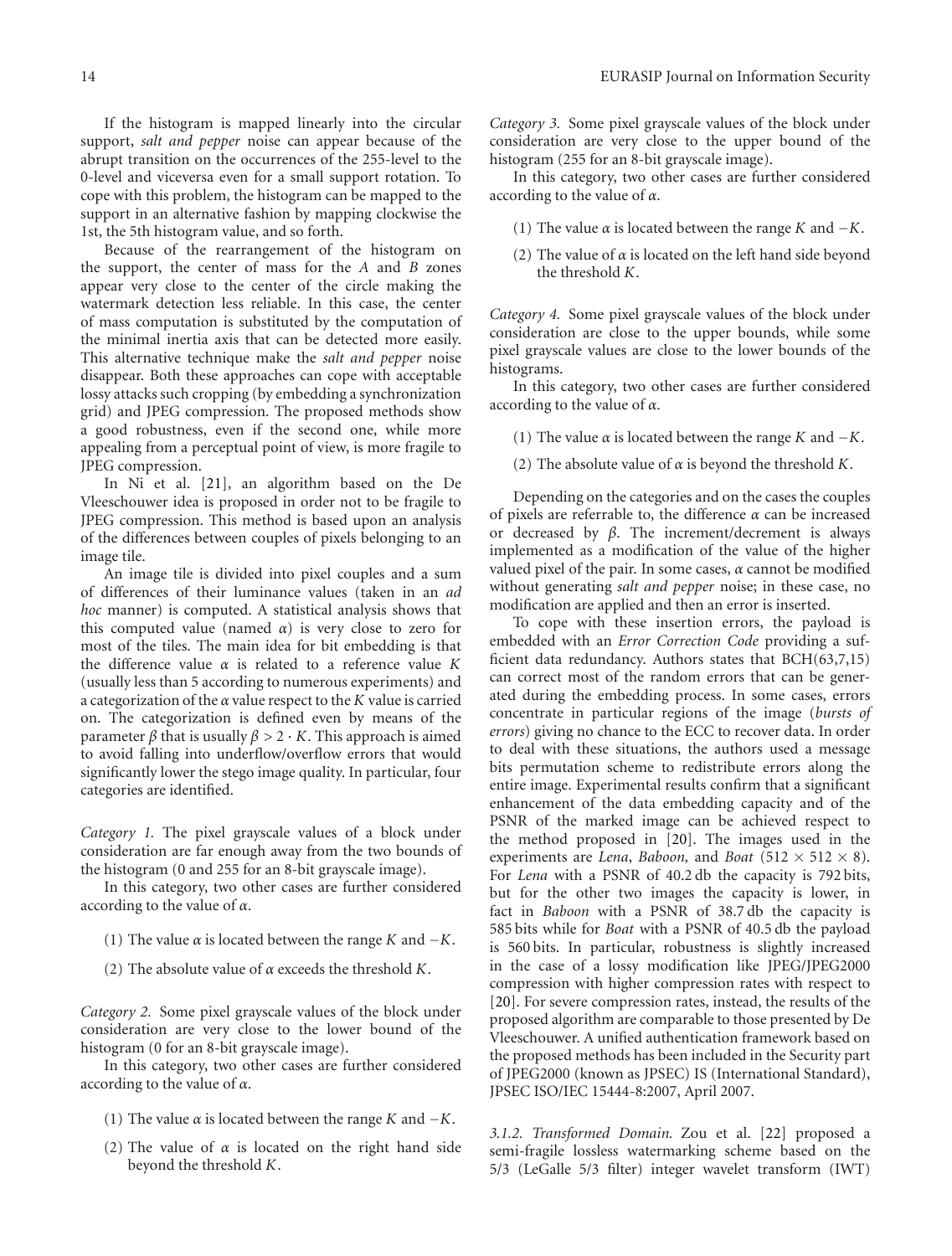

Figure 10: Histogram of the IWT coefficients in the HL sub-band of JPEG2000.

integrated into JPEG2000 standard compression. The watermarking scheme embeds data into the IWT coefficients of a selected high-frequency sub-band (HL, LH, and HH). The proposed algorithm exploits a feature of the image wavelet transform: the coefficients of the high-frequency sub-band follow a zero-mean Laplacian-like distribution (see Figure 10).

From this feature it is possible to deduce that dividing the considered sub-band into non-overlapping blocks of size nxn and calculating the mean of the coefficients values in each block, the resulting mean values also have zeromean Laplacian distribution. The scheme starts scanning all the blocks to find out the maximum absolute mean value of coefficients, *m*max. A threshold *T* is set to the smallest integer number greater than  $m_{\text{max}}$ . The embedding phase, manipulates the mean value of the block. Considering a block, to embed a bit 1, the mean value of the block is shifted by *S* (positive or negative, resp.). *S* is equal or larger than *T*. To embed a bit 0, the mean value of the IWT coefficients in the considered block is unchanged. In the extraction process, when a mean value of the block with absolute value larger than  $T$  is found, a bit  $= 1$  is recovered. If such mean value is smaller than  $T$  a bit = 0 is recovered.

Since S is fixed for all blocks, the original coefficients can be recovered to reconstruct the original image. The reconstructed value is obtained by subtracting *S* from IWT coefficients in the block where  $bit = 1$  is embedded. In this case, the reversibility of the embedding process is guaranteed. To prevent overflow and underflow, caused for example by a conversion of the watermarked image from JPEG2000 format to other, the authors present a block classification method to identify which blocks can be modified during embedding process. This classification divides the blocks into four categories (see Figure 11). Each category is represented by an histogram of the corresponding pixel values of the blocks in the spatial domain. Assuming that the maximum absolute pixel grayscale value (0–255) change is *S*max, the underflow condition occurs when there are pixels with grayscale values less than *S*max and the values need to be decreased in the embedding process. The overflow condition, instead, occurs



Figure 11: Blocks classification. (a) Type A. (b) Type B. (c) Type C. (d) Type D.

TABLE 5: Block size versus capacity (Lena  $512 \times 512 \times 8$ ).

|    | Block size ECC scheme | Capacity | Min shift values $PSNR$ (dB)                                                                                                                                    |       |
|----|-----------------------|----------|-----------------------------------------------------------------------------------------------------------------------------------------------------------------|-------|
| 5  | (15,11)               | 1907     | 8                                                                                                                                                               | 40.09 |
| 6  | (15,11)               | 1293     | 6                                                                                                                                                               | 41.87 |
| 7  | (15,11)               | 950      | 4                                                                                                                                                               | 44.81 |
| 8  | (15,11)               | 750      | 4                                                                                                                                                               | 44.36 |
| 9  | (15,11)               | 574      | 4                                                                                                                                                               | 44.18 |
| 10 | (15,11)               | 458      | $\mathfrak{D}$                                                                                                                                                  | 49.86 |
| 11 | (15,11)               | 387      | $\mathfrak{D}$                                                                                                                                                  | 49.62 |
| 12 | (15,11)               | 323      | $\mathcal{D}_{\mathcal{A}}^{\mathcal{A}}(\mathcal{A})=\mathcal{D}_{\mathcal{A}}^{\mathcal{A}}(\mathcal{A})\mathcal{D}_{\mathcal{A}}^{\mathcal{A}}(\mathcal{A})$ | 49.46 |

when there are pixels with grayscale values greater than (255- *S*max) and the values need to be increased. The worst case is described in Figure 11(d); in this kind of block is not possible to embed data (not-embeddable block). If during embedding phase a bit 1 is embedded, in detection process the system can extract this value without problems. Problems occur when during detection process a bit 0 is detected. In this case, the decoder is not able to decide if a bit 0 has been embedded or the considered block is not embeddable. To solve the problem and correct the errors, an *ECC* (Error Correction Code) technique is used. The experimental results show that the proposed method works well. No salt-and-pepper noise exist and the visual quality of the watermarked images is much higher compared with the method of De Vleeschouwer [20]. The PSNR of the proposed method are all over 38 dB. Zou applies the algorithm to *Lena*, a  $512 \times 512$  8-bit gray-scale image and the performance results, are shown in Table 5. Zou algorithm's is also robust to JPEG2000 lossy compression.

Wu [23] proposed a reversible semi-fragile watermarking scheme for image authentication. This algorithm embeds a watermark into *LL*<sup>4</sup> sub-band of the integer wavelet domain, can restore the original image and can also locate the tamper region. To embed data, the proposed scheme uses histogram shifting of integer wavelet coefficients which grants higher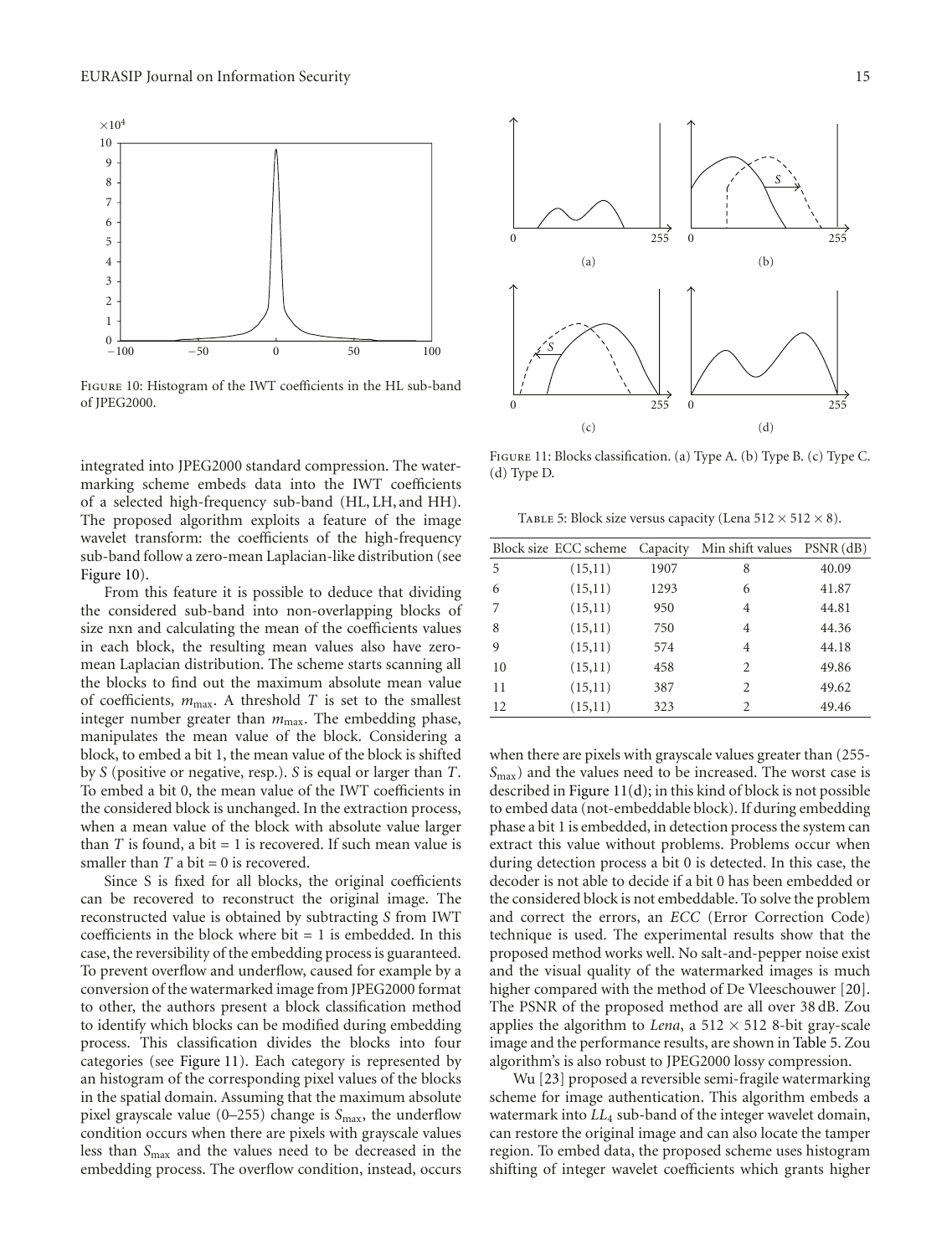Table 6: PSNR values for some test images.

| Test image | PSNR of marked<br>image(dB) | Test image | PSNR of marked<br>image(dB) |
|------------|-----------------------------|------------|-----------------------------|
| Lena       | 43.42                       | Peppers    | 43.46                       |
| Baboon     | 44.48                       | Barbara    | 43.45                       |
| Boat       | 43.47                       | Pentagon   | 43.46                       |

visual quality of the watermarked image compared with other algorithms reported in the literature. The method can also tolerate JPEG compression at low quality factor. To reconstruct the original image, the algorithm implements a four-level integer wavelet transform, CDF 9/7, a biorthogonal wavelet based on lifting scheme. The original image can be obtained if the marked image has not been altered. As seen in Zou [22], for most of the images, the integer wavelet coefficients histogram, of the highfrequency sub-band, follow a near zero-mean Laplacian-like distribution. IWT coefficients values in the high-frequency sub-band are concentrated near zero in the histogram. This property is used to implement reversible data hiding. Before to start with embedding process, the image is preprocessed by histogram modification, to prevent underflow or overflow. Then four-level IWT is performed on the preprocessed image. The watermark is embedded in  $LL<sub>4</sub>$  subband by inserting a five-bit code (one identifying "0" and one "1") by substituting the 5 LSBs of selected wavelet coefficients. Information needed to reconstruct the original image, are instead embedded reversibly by histogram shifting in high-frequency sub-bands of the IWT domain. Finally, inverse IWT is applied to obtain the marked image. During detection and recovery step, the four-level IWT on the image is performed. From  $LL<sub>4</sub>$  sub-band the hidden watermark is extracted and authenticity is verified by comparing the extracted watermark with the original known one. Due to the spatial correlation granted by wavelet transform, possible alterations are individuated by means of this comparison. If the image is authentic, the original image is then recovered from the marked one. To evaluate the performance of the proposed algorithm, some common images, *Lena*, *Baboon*, *Barbara*, *Peppers,* and so forth, are used. All images have a size of  $512 \times 512 \times 8$  bits. In Table 6, PSNRs of six marked images are shown. The experimental results show that the embedding distortion is small and a good visual quality of the watermarked image is guaranteed. The proposed technique can also resist JPEG lossy compression at a low quality factor.

#### *3.2. Robust Algorithms*

*3.2.1. Spatial Domain.* The algorithm presented in [24] is based on histogram modification. Embedding is performed by selecting a couples of histogram bins, hist(*a*) and hist(*b*), and in order to insert a message bit 0 or 1, the following relations are required.

(i) 
$$
m = 0 \rightarrow \text{hist}(a) < \text{hist}(b)
$$
.

(ii) 
$$
m = 1 \rightarrow \text{hist}(a) > \text{hist}(b)
$$
.

If the asked relation does not already exist, bins are swapped (pixels belonging to the bins are changed accordingly); if an

equality happens between selected bins, they are skipped. Bins couples are individuated according to a public key which is composed by a real number whose integer and decimal parts are used to determine the initial bin (*start*) and the distance between the two bins within each couple (*step*), respectively. Couples are selected sequentially over the histogram, in order to allocate all the message bits. Furthermore, reference side information which records if bins are swapped or not is constructed and passed to the extractor, together with the watermark length and the public key, to allow reversibility.

The capacity of this method is quite low (at most 128 bits for a 256-gray level image) but, on the contrary, perceptual quality is preserved (PSNR  $\geq$  40 dB for usual test images). The algorithm presents a high robustness to different kinds of attacks such as flipping, rotation (90◦, 180◦, and 270◦), upsizing, increasing aspect ratio, cropping (80%), drawing and so on; resistance is reduced if the parameter (*step*) is not over 5. JPEG compression, low pass filtering and noise addition are not tolerated by this technique.

In Coltuc and Chassery [25], a technique based on Reversible Contrast Mapping (RCM) which is a simple integer transform applied to couples of pixels is presented. RCM is invertible even if the LSBs of the transformed pixels are lost. Being the image gray-level  $[0, L = 255]$ , the forward RCM transform for the pair  $(x, y)$  is given in

$$
x' = 2x - y, \qquad y' = 2y - x,\tag{47}
$$

where x' and y' are limited to  $[0, L = 255]$  to avoid overflow and underflow and consequently  $(x, y)$  must belong to  $D \subset$  $[0, L] \times [0, L]$ . The inverse RCM transform is defined as in(48)

$$
x = \left[\frac{2}{3}x' + \frac{1}{3}y'\right], \qquad y = \left[\frac{1}{3}x' + \frac{2}{3}y'\right].
$$
 (48)

It can be proved that (48) exactly inverts (47) also if the LSBs of the transformed pixels are lost; furthermore, if *x* and *y* are not changed that holds also without using the *ceil* functions. Due to this property, LSBs are used for carrying the watermark. For sake of correctness, it can be said that ceiling operation is robust to the loss induced by watermarking only if both x' and y' are not both odd numbers and this happens only if *x* and *y* are odd numbers too. So odd couples would not be allowed for marking. To overtake that, only a selected set of odd couples (*x*, *y*) (such that the respective transformed values are not equal to 1 or *L*) is taken; so the domain  $D$  is restricted to  $D<sub>C</sub>$ . After the image is partitioned into pairs, embedding proceeds as follows.

- (1) If  $(x, y) \in D_C$  and it is not composed by odd pixel values,  $(47)$  is applied and the LSB of  $x'$  is set to 1 (to indicate a transformed pair) and the LSB of *y* is available for watermark bit insertion.
- (2) If  $(x, y) \in D_C$  and it is composed by odd pixel values, (47) is not applied and the LSB of *x* is set to 0 (to indicate an odd pair) and the LSB of *y* is available for watermark bit insertion.
- (3) If  $(x, y) \notin D_C$ , (47) is not applied and the LSB of *x* is set to 0 and the true LSB of *x* is saved in the payload.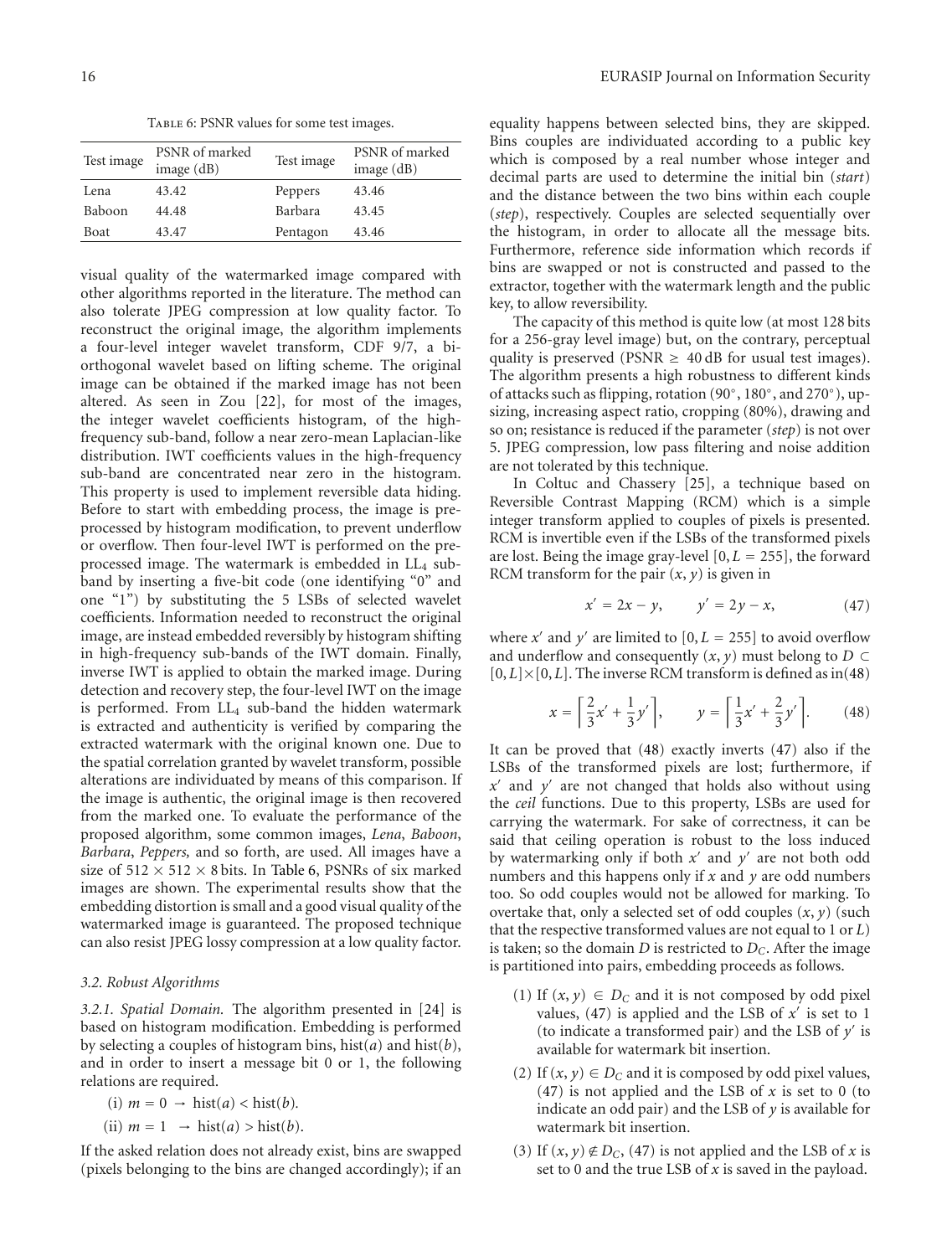

Figure 12: Embedding phase.

The watermark is composed by the payload and the bits saved in the step 3. During detection, the image is partitioned again into pairs  $(x', y')$  and,

- (1) if the LSB of  $x'$  is 1 then the LSB of  $y'$  is a watermark bit; after setting the LSBs of x' and y' to 0 the original pair  $(x, y)$  is recovered by inverse RCM transform,
- (2) if the LSB of  $x'$  is 0 and the pair  $(x', y')$  with the LSBs set to 1 (odd) belongs to  $D_C$ , then the LSB of  $y'$  is a watermark bit; after setting the LSBs of *x'* and *y'* to 1 the original pair  $(x, y)$  is simply recovered, and
- (3) if the LSB of  $x'$  is 0 and the pair  $(x', y')$  with the LSBs set to 1 does not belong to *DC*, there is not a watermark bit; after replacing the LSB of *x'* with the true LSB taken from the watermark sequence, the original pair (*x*, *y*) is reconstructed.

It is important to highlight that the embedding of the true LSB of a nontransformed pair will happen in a spatially close couple thus granting a slight robustness in case of cropping, though experimental results on that are not reported within the paper. Being *P* the global number of couples and *<sup>T</sup>* the number of pairs carrying information, *<sup>P</sup>*<sup>−</sup> *T* will be the additional payload to attach to the watermark, so the bit-rate *B* provided by the algorithm will be

$$
B = \frac{T - (P - T)}{2P} = \frac{2T - P}{2P} \text{ bit/pixel.}
$$
 (49)

Further iterations can be applied to augment capacity to the extent of increasing perceptual distortion. The proposed scheme was tested on several graylevel and color images, *Lena*, *Baboon,* and *Boat*. Applying the proposed scheme on *Lena* without control distortion, a bit-rate of 0.49 bpp is obtained. The bit-rate is very close to the theoretical upper bound of 0.5 bpp. Further iterations of the scheme increase the hiding bit-rate till 0.98, 1.40, 1.73, and 1.86 bpp. For low and medium bit-rates, a slight increase of contrast can be seen. Increasing the hiding capacity, the noise increases as well. *Boat* is slightly lower, the maximum hiding capacity is of 1.53 bpp. *Baboon* provides only 0.84 bpp of embedding rate. With a bitrate of 0.2 bpp, a PSNR of 45 db is achieved for *Lena*. PSNR of 40 db and 32 db are achieved with *Boat* and *Baboon* respectively with a bitrate of 1 bpp. The technique outperforms other compression-based methods but it is slightly worst than Tian's difference expansion approach though it appears less complex.

In Coatrieux et al. [26], robustness is achieved by mixing two different approaches: one based on a reversible technique and one based on a robust watermarking method, such an approach is summarized with regard to the embedding phase in Figure 12. This technique is basically devoted to deal with MR (Magnetic Resonance) images in which is quite simple to separate ROI (Region Of Interest) like the head or any anatomical object, by the RONI (Region Of Non Interest) which is the black background area behind the object. The capacity to make such a distinction is fundamental to allow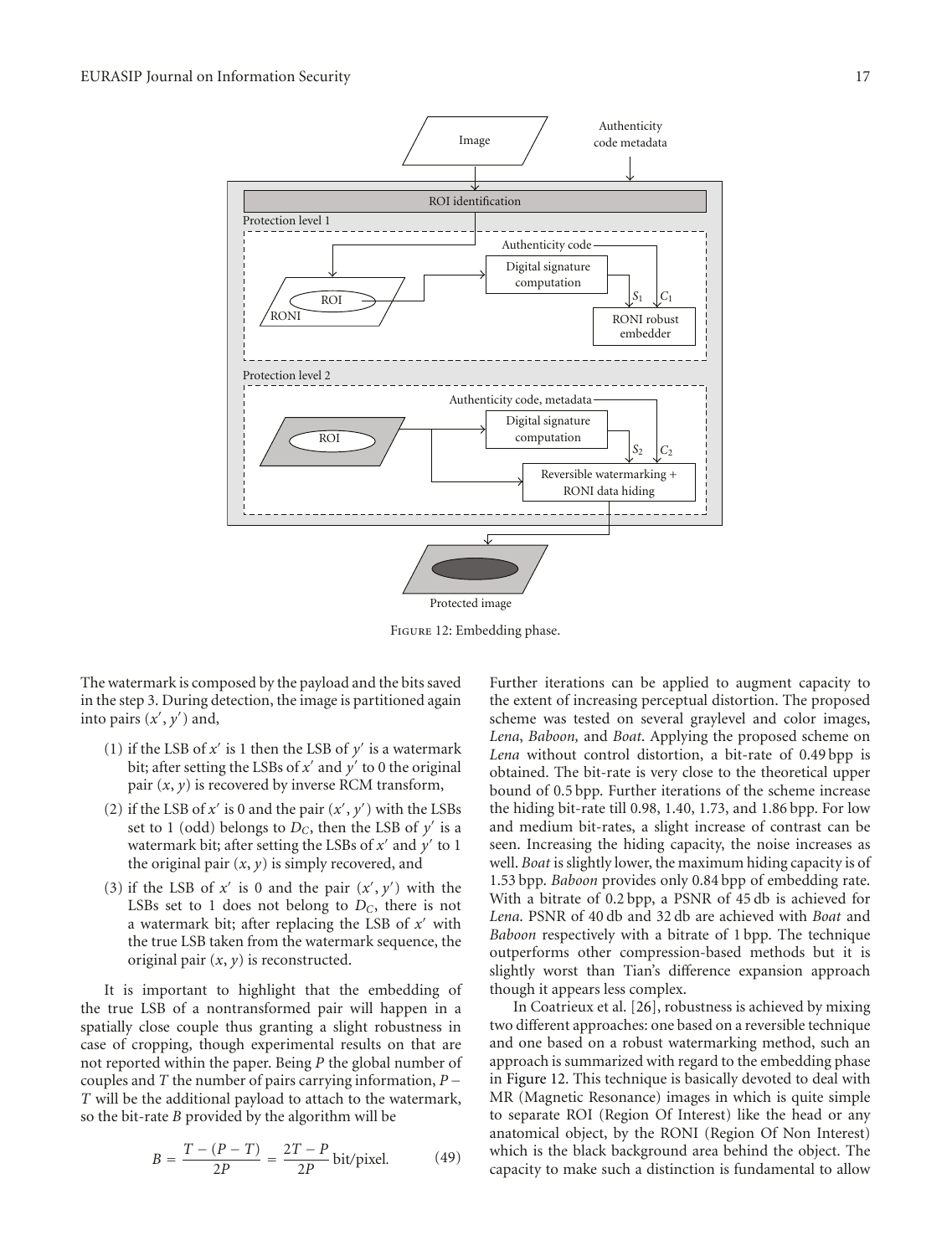the system to work, and it is very important to grant that the watermarking process does not affect this segmentation in the detection phase. According to what is pictured in Figure 12, there are two protection levels. The first one provides robustness to the watermark extraction, for instance against JPEG compression, by watermarking with a lossy robust method the RONI; the inserted code is composed by an authenticity code and a digital signature derived from the ROI.

The second protection level adopts a reversible technique to cast, this time in the ROI, another code depending upon the whole image (marked RONI plus ROI). The global robustness is limited by the fact that a possible attack determines a wrong reconstruction of ROI which consequently influences watermark extraction at the first protection level; in the paper, it is asserted that a JPEG compression not lower than a quality factor of 70 does not generate any bit error.

*3.2.2. Transformed Domain.* In the work presented in [27], a quantization-based approach, named Weighted Quantization Method, (WQM) is introduced. Being *<sup>S</sup>* <sup>=</sup>  $(s_1, s_2, \ldots, s_n)$ , the input signal and  $Q = (q_1, q_2, \ldots, q_m)$  its quantization levels, message bit embedding is achieved by resorting to a couple of functions  $(f, L)$ . The function  $L$ , according to the message bits  $m = 0$ , 1 performs as it follows.

(i)  $L_0(s)$  = The biggest quantization level greater than *s*.

(ii)  $L_1(s)$  = The least quantization level smaller than *s*,

while function *f* works as

$$
f_m(s_i, L_m(s_i)) = \frac{s_i + dL_m(s_i)}{d+1}.
$$
 (50)

The parameter *d* has to be major or equal to 1 to grant that the values obtained when embedding a bit 1 fall in a range disjoint with respect to that for embedding a bit 0. In addition to that, the higher the value of *d* the stronger the image distortion; usually *d* is set to 1. According to the definition of functions *f* and *L*, it yields that  $L_m(s') = L_m(s_i)$ where *s'* is the watermarked signal; so for extracting the message bit the quantization level closer to *s'* is chosen. By using *Lm*(*si*) the watermarking process can be inverted and the original value  $s_i$  can be recovered. The approach can be adopted both in spatial and transformed domain, though the authors applied it after a Point to Point Graph (PGP) transformation and experimental results are achieved on such a basis. Robustness of such a method is very limited; only BER against AWGN addition is presented within the paper. High perceptual quality (PSNR around 42 dB) is achievable with test images such as *Lena* and *Baboon*.

In Gao and Gu [28], a procedure based on Alattar's difference expansion computed in the wavelet domain is presented. 1-level IWT (Integer Wavelet Transform) is applied to  $8 \times 8$  blocks of the image and  $LL_1$  sub-band is considered; in particular, the four coefficients belonging to the diagonal are grouped into two couples and used for watermarking according to their expansibility. Expansibility is checked to avoid overflow and underflow, and it is recorded and passed as side information to the detector side. Image blocks are shuffled according to a secret key before being wavelet transform, in order to achieve security and robustness against some malicious attacks. The proposed scheme is tested on *Lena*, *Boat*, and *Baboon* (512  $\times$  512  $\times$  8). The achieved PSNRs are 35.8 db for *Lena*, 40.2 db for *Boat* and 42 db for *Baboon*. Image reversibility is granted when no attacks have happened and watermark robustness is partially provided against cropping, salt and pepper noise, and other image damaging localized in restricted zones.

## **4. Conclusions**

Reversible digital watermarking techniques have been individuated so far to be adopted in application scenarios where data authentication and original content recovery were required at the same time. Such techniques have been introduced and a general classification has been provided; some of the main algorithms known in literature have been presented and discussed, trying to give to the interested readers an easy-to-use overview of the matter.

## **Acknowledgment**

The work described in this paper has been supported under a Grant provided by ASF (Azienda Sanitaria Fiorentina) which is the Public Entity for Health in the Florence Area.

## **References**

- [1] J. Fridrich, M. Goljan, and R. Du, "Lossless data embeddingnew paradigm in digital watermarking," *EURASIP Journal on Applied Signal Processing*, vol. 2, no. 2, pp. 185–196, 2002.
- [2] M. U. Celik, G. Sharma, A. M. Tekalp, and E. Saber, "Reversible data hiding," in *Proceedings of the International Conference on Image Processing (ICIP '02)*, vol. 2, pp. 157–160, September 2002.
- [3] D. M. Thodi and J. J. Rodríguez, "Prediction-error based reversible watermarking," in *Proceedings of International Conference on Image Processing (ICIP '04)*, vol. 3, pp. 1549–1552, October 2004.
- [4] J. Tian, "Reversible data embedding using a difference expansion," *IEEE Transactions on Circuits and Systems for Video Technology*, vol. 13, no. 8, pp. 890–896, 2003.
- [5] J. Tian, "Reversible watermarking by difference expansion," *Proceedings of Multimedia and Security Workshop at ACM Multimedia (ACMMM '02)*, pp. 19–22, December 2002.
- [6] A. M. Alattar, "Reversible watermark using difference expansion of triplets," in *Proceedings of International Conference on Image Processing (ICIP '03)*, vol. 1, pp. 501–504, September 2003.
- [7] A. M. Alattar, "Reversible watermark using difference expansion of quads," in *Proceedings of IEEE International Conference on Acoustics, Speech, and Signal Processing (ICASSP '04)*, pp. 377–380, May 2004.
- [8] A. M. Alattar, "Reversible watermark using the difference expansion of a generalized integer transform," *IEEE Transactions on Image Processing*, vol. 13, no. 8, pp. 1147–1156, 2004.